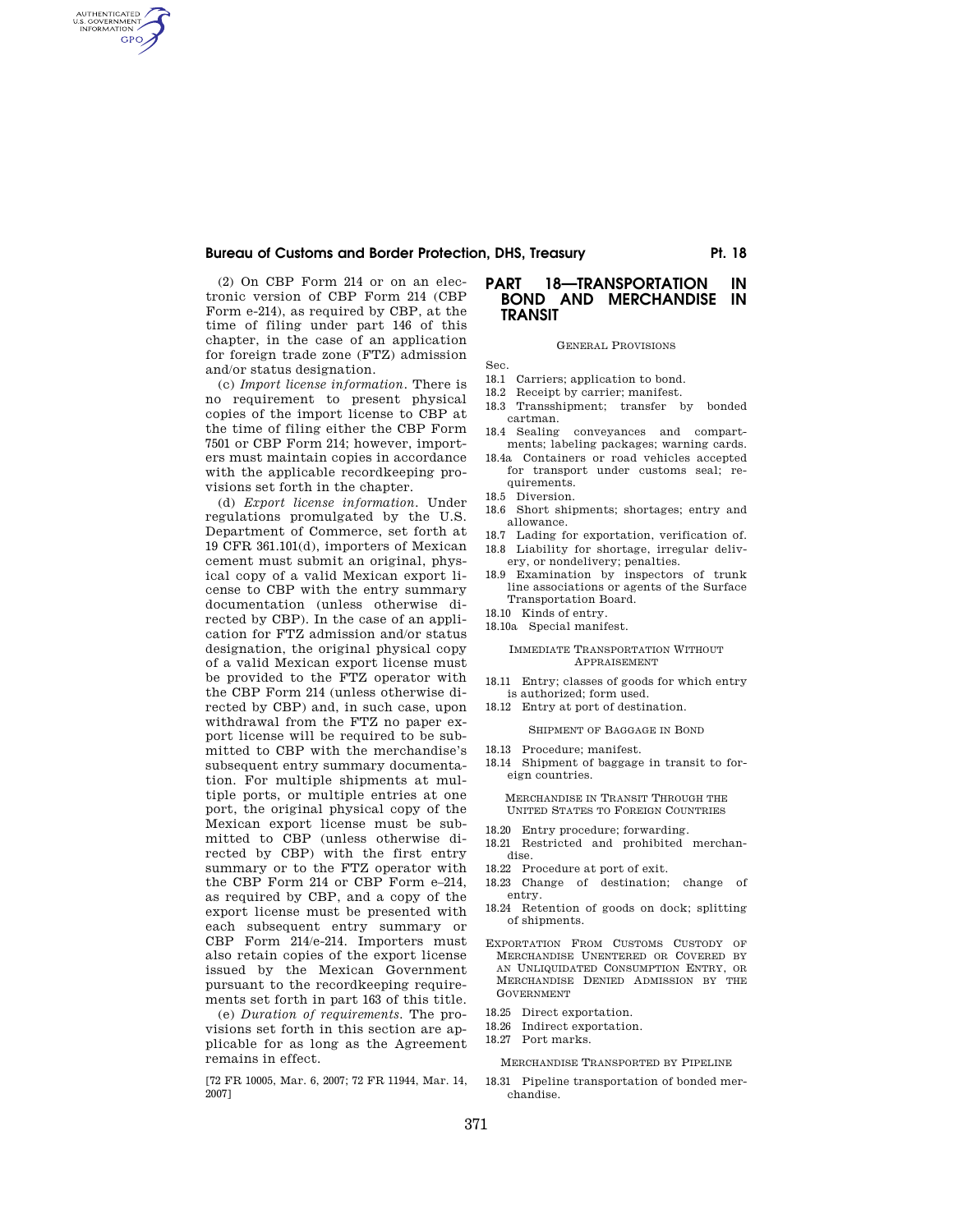MERCHANDISE NOT OTHERWISE SUBJECT TO CUSTOMS CONTROL EXPORTED UNDER COVER OF A TIR CARNET

18.41 Applicability.

18.42 Direct exportation.

18.43 Indirect exportation.

18.44 Abandonment of exportation.

18.45 Supervision of exportation.

AUTHORITY: 5 U.S.C. 301; 19 U.S.C. 66, 1202 (General Note 3(i), Harmonized Tariff Schedule of the United States), 1551, 1552, 1553, 1623, 1624;

Section 18.3 also issued under 19 U.S.C. 1565;

Section 18.4 also issued under 19 U.S.C. 1322, 1323;

Section 18.7 also issued under 19 U.S.C. 1557; 1646a;

Section 18.10 also issued under 19 U.S.C. 1557;

Section 18.11 also issued under 19 U.S.C. 1484;

Section 18.12 also issued under 19 U.S.C. 1448, 1484, 1490;

Section 18.13 also issued under 19 U.S.C.  $1498(a)$ 

Section 18.14 also issued under 19 U.S.C. 1498.

Section 18.31 also issued under 19 U.S.C. 1553a.

SOURCE: 28 FR 14755, Dec. 31, 1963, unless otherwise noted.

## GENERAL PROVISIONS

## **§ 18.1 Carriers; application to bond.**

(a)(1) Merchandise to be transported from one port to another in the United States in bond, except as provided for in paragraph (b) of this section, shall be delivered to a common carrier, contract carrier, freight forwarder, or private carrier bonded for that purpose, but such merchandise delivered to a common carrier, contract carrier, or freight forwarder may be transported with the use of facilities of other bonded or nonbonded carriers. For the purposes of this section, the term ''common carrier'' means a common carrier of merchandise owning or operating a railroad, steamship, pipeline, or other transportation line or route. Only vessels entitled to engage in the coastwise trade (see §4.80 of this chapter) shall be entitled to transport merchandise under this section.

(2) Merchandise to be transported from one port to another in the United States under cover of a TIR carnet (see part 114 of this chapter), except merchandise not otherwise subject to Cus-

# **§ 18.1 19 CFR Ch. I (4–1–08 Edition)**

toms control, as provided in §§18.41 through 18.45, shall be delivered to a common carrier or contract carrier bonded for that purpose, but the merchandise thereafter may be transported with the use of other bonded or nonbonded common or contract carriers. The TIR carnet shall be responsible for liability incurred in the carriage of merchandise under the carnet, and the carrier's bond shall be responsible as provided in §114.22(d) of this chapter.

(3) Merchandise to be transported from one port to another in the United States under cover of an A.T.A. or TECRO/AIT carnet (see part 114 of this chapter) shall be delivered to a common carrier or contract carrier bonded for that purpose, but the merchandise thereafter may be transported with the use of other bonded or nonbonded common or contract carriers. The A.T.A. or TECRO/AIT carnet shall be responsible for liability incurred in the carriage of merchandise under the carnet, and the carrier's bond shall be responsible as provided in §114.22(d) of this chapter.

(b) Pursuant to Public Resolution 108, of June 19, 1936, (19 U.S.C. 1551, 1551a) and subject to compliance with all other applicable provisions of this part, the port director, upon the request of the party in interest, may permit merchandise entered and examined for Customs purposes to be transported in bond between the ports named in the resolution by bonded cartmen or lightermen duly qualified in accordance with the provisions of part 112 of this chapter, if the port director is satisfied that the transportation of such merchandise in this manner will not endanger the revenue.

[28 FR 14755, Dec. 31, 1963, as amended by T.D. 71–70, 36 FR 4485, Mar. 6, 1971; T.D. 71– 263, 36 FR 20291, Oct. 20, 1971; T.D. 73–140, 38 FR 13550, May 23, 1973; T.D. 78–99, 43 FR 13061, Mar. 29, 1978; T.D. 82–116, 47 FR 27261, June 24, 1982; T.D. 82–145, 47 FR 35478, Aug. 16, 1982; 47 FR 39478, Sept. 8, 1982; T.D. 84–149, 49 FR 28698, July 16, 1984; T.D. 89–1, 53 FR 51254, Dec. 21, 1988; T.D. 96–18, 61 FR 6779, Feb. 22, 1996; T.D. 98–10, 63 FR 4167, Jan. 28, 1998]

## **§ 18.2 Receipt by carrier; manifest.**

(a)(1) *Merchandise other than from warehouse or foreign trade zone delivered to bonded carrier.* Except as set forth in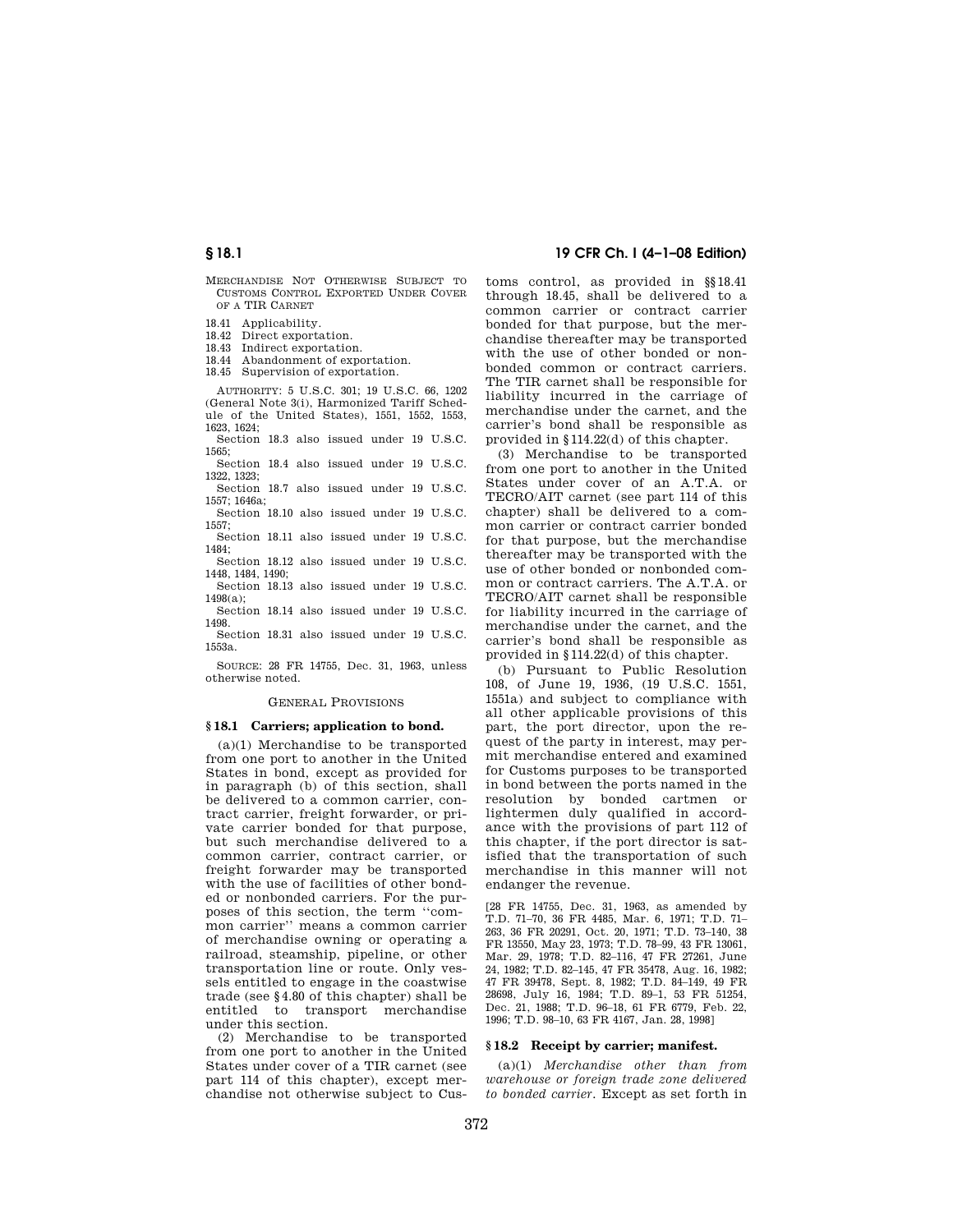paragraphs  $(a)(2)$  and  $(a)(3)$  of this section, within 5 working days after presentation of an entry for merchandise to be transported in-bond, the forwarding carrier shall take receipt of the merchandise if no other entry is filed. If the forwarding carrier fails to take receipt of the merchandise within the prescribed period, the transportation entry shall be canceled and the merchandise shall be treated as unclaimed as of the date of original arrival.

(2) When merchandise is delivered to a bonded carrier for transportation inbond, the merchandise shall be laden on the conveyance under supervision of a Customs officer unless—

(i) The transporting conveyance is not to be sealed with Customs seals, or

(ii) The lading inspector accepts the check of the carrier as to the merchandise laden. The carrier's receipt shall be given immediately to the lading inspector on the Customs in-bond document (the appropriate Customs Form 7512, or the carnet) covering the merchandise. In the case of a carnet, the receipt shall be given on the appropriate vouchers in the following form:

Received the cargo listed herein for delivery to Customs at the indicated port of destination or exportation, or for direct exportation.

Name of Carrier (or Exporter)<br>Attorney-in-fact or Agent of Carrier (or Exporter) <u>laterature</u>

**Date** 

Date lllllllllllllllllllll (3) *Merchandise delivered from warehouse.* When merchandise is delivered from a warehouse to a bonded carrier for transportation in bond, supervision of lading shall be accomplished in accordance with the procedure set forth in §19.6(b) of this chapter.

(4) *Merchandise delivered from foreign trade zone.* When merchandise is delivered from a foreign trade zone to a bonded carrier for transportation in bond, supervision of lading will be accomplished in accordance with the procedure set forth in §146.71(a) of this chapter.

(b) A Customs in-bond document, containing a description of the merchandise, shall be prepared by the carrier or any of the parties named in §18.11(b), whenever merchandise is being transported in bond. The Cus-

toms in-bond document thus prepared shall then be signed by the carrier or any of the parties named in §18.11(b). All copies of the in-bond document shall be signed by the importing carrier or his agent and the in-bond carrier or his agent to indicate the quantity delivered for transportation in bond. When there is no discrepancy between the quantity manifested by the importing carrier and the quantity delivered to the in-bond carrier, the port director may authorize waiving the signature of the parties in interest as to delivered quantities. Quantities of goods transported in bond from a Customs bonded warehouse shall be accounted for under the procedures set forth in §19.6 of this chapter. Except as prescribed in subpart D of part 123 of this chapter, relating to merchandise in transit through the United States between ports in contiguous foreign territory, a separate set shall be prepared for each entry and, if the consignment is contained in more than one conveyance, a separate set shall be prepared for each conveyance.

 $(c)(1)$  After the merchandise has been laden and the in-bond carrier or his agent has receipted the in-bond document, Customs Form 7512 (in duplicate), together with any related carnet shall be delivered as a manifest to the conductor, master, or person in charge to accompany the merchandise to its port of destination or exportation. If more than one conveyance is used to transport the merchandise, two copies of Customs Form 7512 shall accompany each conveyance as a manifest of the merchandise transported by that conveyance. A TIR carnet (see §18.3(b)) shall not be used if more than one conveyance is required.

(2) Except transit air cargo provided for in §122.118 of this chapter, bonded merchandise destined to a final port of destination in the United States, or for export from the United States, shall be delivered to Customs at the port of destination or exportation within 30 days after the date of receipt by the forwarding carrier at the port of origin, if transported on land. If the merchandise is transported on board a vessel engaged in the United States coastwise trade, delivery to Customs at the port of destination or exportation shall be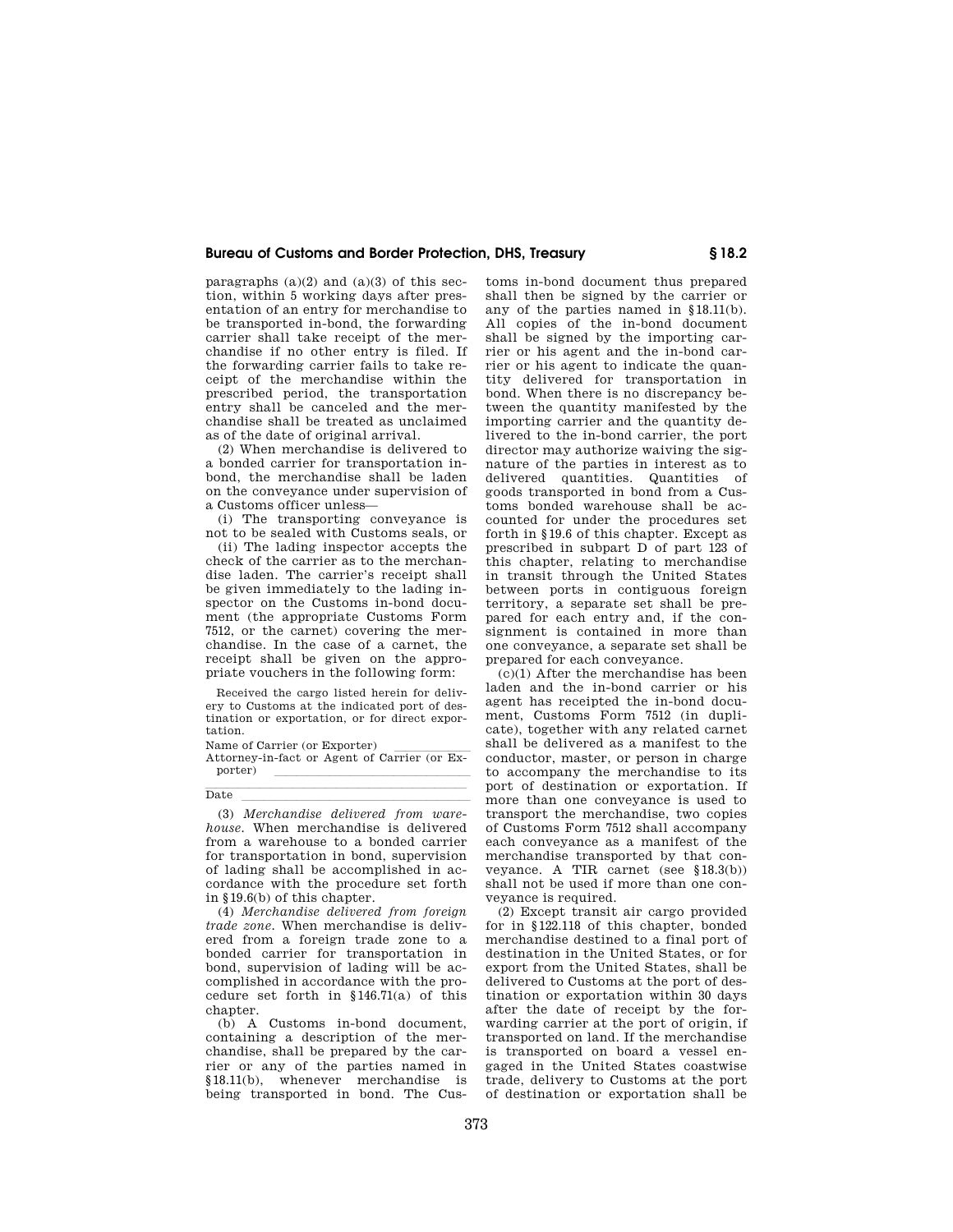within 60 days after the date of receipt by the forwarding carrier at the port of origin. Failure to deliver the merchandise within the prescribed period shall constitute an irregular delivery and the initial bonded carrier shall be subject to applicable penalties (see §18.8).

(d) Promptly, but no more than 2 working days after the arrival of any portion of the in-bond shipment at the port of destination, the delivering carrier shall surrender the in-bond manifest (the in-bond document any related carnet) to the port director as notice of arrival of the merchandise. If the inbond manifest is lost in transit, the inbond carrier shall report the arrival of the merchandise within the prescribed period and shall be responsible for obtaining copies of the original in-bond manifest. Failure to surrender the inbond manifest or report the arrival of bonded merchandise within the prescribed period shall constitute an irregular delivery and the initial bonded carrier shall be subject to applicable penalties (see §18.8).

[T.D. 71–70, 36 FR 4485, Mar. 6, 1971, as amended by T.D. 81–243, 46 FR 45602, Sept. 14, 1981; T.D. 82–204, 47 FR 49368, Nov. 1, 1982; T.D. 84– 212, 49 FR 39046, Oct. 3, 1984; T.D. 86–16, 51 FR 5063, Feb. 11, 1986; T.D. 87–75, 52 FR 20067, May 29, 1987; T.D. 88–12, 53 FR 9315, Mar. 22, 1988; T.D. 98–74, 63 FR 51288, Sept. 25, 1998; T.D. 00–22, 65 FR 16517, Mar. 29, 2000]

## **§ 18.3 Transshipment; transfer by bonded cartmen.**

(a) When bonded merchandise in one conveyance is to be transshipped under Customs supervision to another single conveyance while en route to the port of destination or exportation, the inbond document which accompanied the merchandise shall be presented to the port director at the place of transshipment for execution of a certificate of transfer thereon. The in-bond document shall be returned to the carrier to accompany the merchandise to the port of destination or exportation. Except as provided in paragraph (c) of this section, merchandise covered by a TIR carnet shall not be transshipped if the transshipment involves the unlading of the merchandise from a container or road vehicle.

(b) When bonded merchandise, other than merchandise covered by a TIR carnet, is to be transshipped to more

# **§ 18.3 19 CFR Ch. I (4–1–08 Edition)**

than one conveyance, the carrier or any of the parties named in §18.11(b) shall prepare for each such conveyance two additional copies of the Customs Form 7512 which accompanied the merchandise to the place of transshipment. The Customs Form 7512 which accompanied the shipment to the place of transshipment shall be presented to the port director there. The Customs officer supervising the transshipment shall execute a certificate of transfer on all copies of the Customs Form 7512. The original copies of the Customs Form 7512 shall be delivered to the conductor, master, or person in charge of the first conveyance. Two additional copies of the Customs Form 7512 shall be delivered to the person in charge of each additional conveyance in which the merchandise is forwarded for delivery to the director of the port of destination or exportation.

(c) Merchandise covered by a TIR carnet may be transshipped in a case involving the unlading of the merchandise from a container or road vehicle only if the transshipment is necessitated by casualty en route. In the event of transshipment, a TIR approved container or road vehicle shall be used if available. If the transshipment takes place under Customs supervision, the Customs officer shall excute a certificate of transfer on the appropriate TIR carnet voucher.

(d) If it becomes necessary at any point in transit to remove the Customs seals from a conveyance or container containing bonded merchandise for the purpose of transferring its contents to another conveyance or container, or to gain access to the shipment because of casualty or for other good reason, and it cannot be done under Customs supervision because of the element of time involved or because there is no Customs officer stationed at such point, a responsible agent of the carrier may remove the seals, supervise the transfer or handling of the merchandise, seal the conveyance or container in which the shipment goes forward, and make appropriate notation of his action on the conductor's or master's copy of the manifest, or the outside back cover of the TIR carnet, including the date, serial numbers of the new seals applied,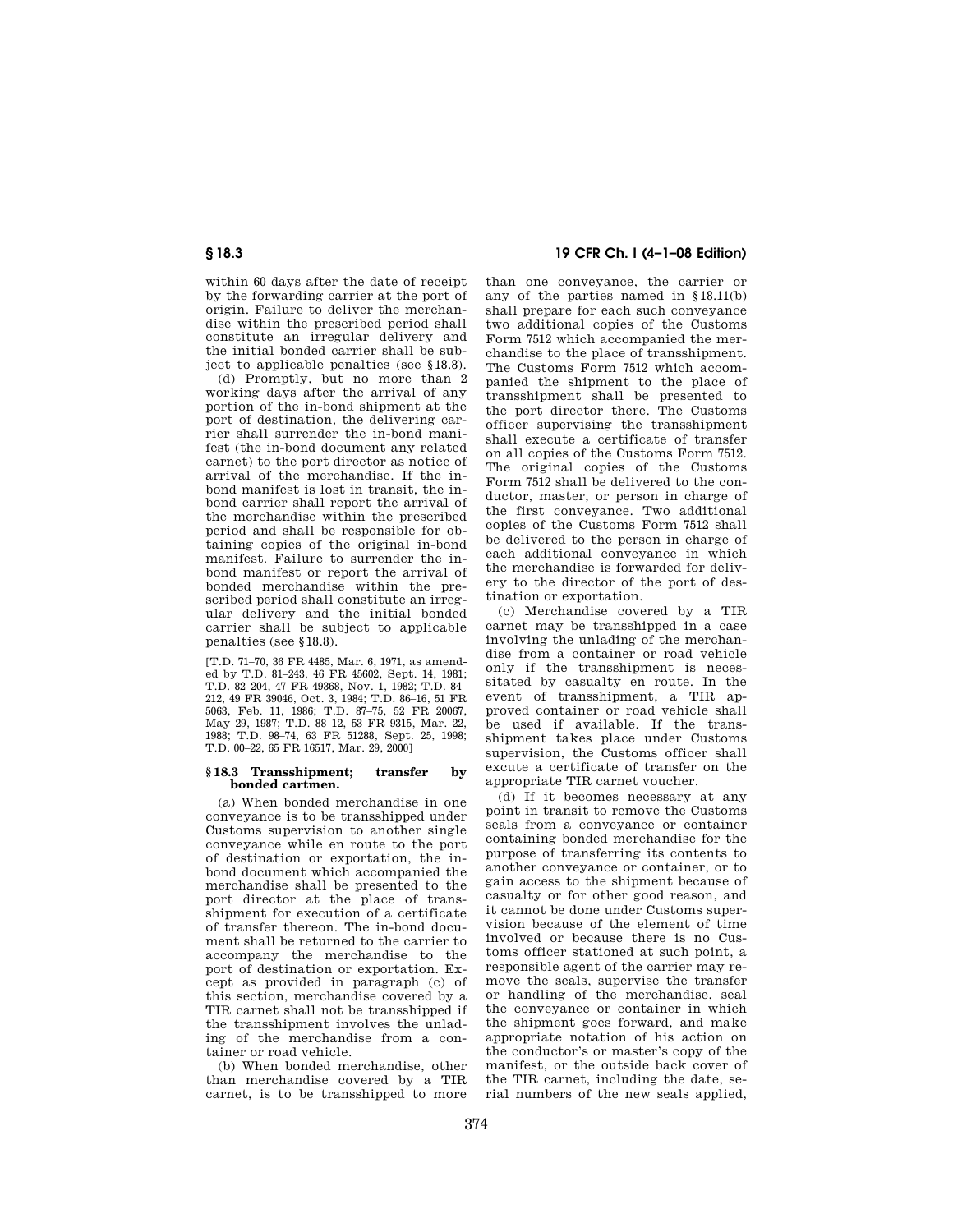and the reason therefor. This authorization shall not apply in any case not involving a real emergency.

(e) All transfers to or from the conveyance or warehouse of merchandise undergoing transportation in bond shall be made under the provisions of part 125 of this chapter and at the expense of the parties in interest, unless the bond of the carrier on Customs Form 301, containing the bond conditions set forth in §113.63 of this chapter or a TIR carnet is liable for the safekeeping and delivery of the merchandise while it is being transferred.

[T.D. 71–70, 36 FR 4486, Mar. 6, 1971, as amended by T.D. 82–204, 47 FR 49368, Nov. 1, 1982; T.D. 84–212, 49 FR 39046, Oct. 3, 1984; T.D. 84– 213, 49 FR 41168, Oct. 19, 1984; T.D. 89–1, 53 FR 51254, Dec. 21, 1988; T.D. 00–22, 65 FR 16517, Mar. 29, 2000]

## **§ 18.4 Sealing conveyances and compartments; labeling packages; warning cards.**

(a)(1) Conveyances or compartments in which carload lots of bonded merchandise are transported shall be sealed with commercial shipper seals, Customs red in-bond seals, or other accepted seals. High-security Customs seals will be required on carload or containerized shipments where the Customs officer reviewing the in-bond entry determines it is required to adequately protect the revenue and prevent violations of Customs laws. The bonded carrier will provide Customs with the necessary seals. When the compartment or conveyance cannot be effectively sealed, as in the case of merchandise shipped in open cars or barges, or on the decks of vessels, or when it is known that any seals would necessarily be removed outside the jurisdiction of the United States for the purpose of discharging or taking on cargo, or when it is known that the breaking of the seals will be necessary to ventilate the hatches, or in other similar circumstances, such sealings may be waived with the consent of the carrier and an appropriate notation of such waiver shall be made on the manifest. The Commissioner of Customs may authorize the waiver of sealing of conveyances or compartments in which bonded merchandise is transported in other cases when in his opinion the

sealing thereof is unnecessary to protect the revenue or to prevent violations of the Customs laws and regulations.

(2) The port director shall cause a Customs seal to be affixed to a container or road vehicle which is being used to transport merchandise under cover of a TIR carnet unless the container or road vehicle bears a customs seal (domestic or foreign). The port director shall likewise cause a Customs seal or label to be affixed to heavy or bulky goods being so transported. If, however, he has reason to believe that there is a discrepancy between the merchandise listed on the Goods Manifest of the carnet and the merchandise which is to be transported, he shall cause a Customs seal or label to be affixed only when the listing of the merchandise in the carnet and a physical inventory agree.

(b) Ports at which the facilities are insufficient to maintain continuous customs supervision over vessels arriving with bonded cargo while the bonded merchandise is not under Customs seals shall permit the vessels to proceed to destination without further sealing and notation to this effect shall be made on the manifest.

(c)(1) Merchandise not under bond may be transported in sealed conveyances or compartments containing bonded goods when destined for the same place or places beyond, but not when intended for intermediate places.

(2) Merchandise moving under cover of a carnet may not be consolidated with other merchandise.

(d) The seals to be used in sealing conveyances, compartments, or packages must meet Customs standards provided in §24.13a of this chapter, and may be obtained in accordance with §24.13 of this chapter.

(e) Except as otherwise provided for in this paragraph, packages shipped in bond or by a carrier permitted to transport articles under the last sentence of section 553 of the tariff act, as amended, shall be corded and sealed or, in lieu thereof, the carrier shall furnish and attach to each such package a warning label on bright red paper, not less than 5 by 8 inches in size, containing the following legend in black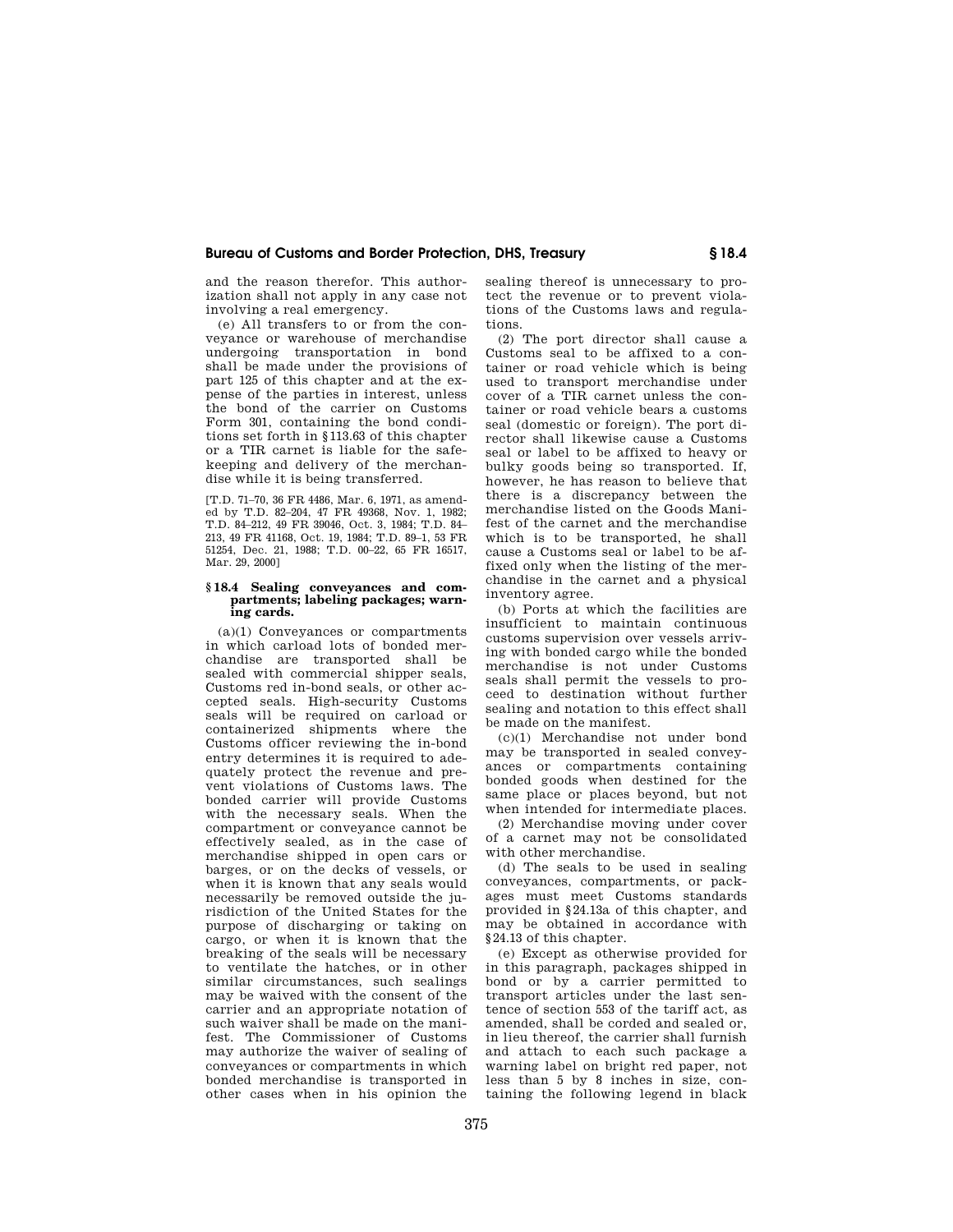or white lettering of a conspicuous size:

## U.S. CUSTOMS

This package is under bond and must be delivered intact to the Customs officer in charge at the port of destination or to such other place as authorized by Customs.

WARNING. Two years' imprisonment, \$5,000 fine, or both, is the penalty for unlawful removal of this package or any of its contents.

Transportation Entry No.  $\frac{\cdot}{\cdot}$  From<br>This package to be deliv- $\frac{10}{\text{pred to Customs at}}$ ; This package to be delivered to Customs at  $\frac{1}{\text{tanh} \cdot \text{tanh} \cdot \text{tanh} \cdot \text{tanh} \cdot \text{tanh} \cdot \text{tanh} \cdot \text{tanh} \cdot \text{tanh} \cdot \text{tanh} \cdot \text{tanh} \cdot \text{tanh} \cdot \text{tanh} \cdot \text{tanh} \cdot \text{tanh} \cdot \text{tanh} \cdot \text{tanh} \cdot \text{tanh} \cdot \text{tanh} \cdot \text{tanh} \cdot \text{tanh} \cdot \text{tanh} \cdot \text{tanh} \cdot \text{tanh} \cdot \text{tanh} \cdot \text{t$ than port of destination)

A carrier at its option may omit the last three lines of the above legend from the warning label but if not omitted the information called for must be filled in. If the size of the package renders the use of a  $5 \times 8$  inch warning label impracticable because of lack of space, a 3×5 inch label may be used. A high visibility, pressure-sensitive warning label, whether as a continuous series in tape form or otherwise, but not less than  $1\frac{1}{2}$  by 3 inches in size. may be used on any size package. Such cording and sealing or labeling of the packages so shipped is not required either when the packages are transported in a conveyance or compartment sealed with Customs seals, or when the sealing of the conveyance or compartment in which the packages are transported is waived under paragraph  $(a)$  or (b) of this section. When the packages are shipped in a railroad car the sealing of which is practicable but which is not sealed because merchandise not being transported in bond is or may be carried in the same car, the packages being transported in bond shall be corded and sealed or labeled.

(f) The warning label, when used, shall be pasted securely on the package under Customs supervision as close as practicable to the mark or number on the package. Additional labels may be required by the port director in such places on the package as he shall specify in any case where he is of the opinion that one is not adequate.

(g) When, in the case of crates and similar packages, it is impossible to attach the warning labels by pasting, bright red shipping tags of convenient size, large enough to be conspicuous and containing the same legend as the

**§ 18.4a 19 CFR Ch. I (4–1–08 Edition)** 

labels, shall be used in lieu of labels. Such tags shall be wired or otherwise securely fastened to the packages in such manner as not to injure the merchandise.

(h) Bonded carriers shall furnish and securely attach to the side doors of cars, to the doors of compartments, and on vehicles carrying bonded merchandise which are secured with Customs seals, bright red cards,  $8 \text{ by } 10\frac{1}{4}$ inches in size, which shall be attached near such seals and on which shall be printed in large, clear, black letters the following:

United States Customs. Two years' imprisonment, or \$5,000 fine, or both, is the penalty for the unlawful removal of United States Customs seals on this car, vehicle, or compartment. United States Customs officers only are authorized to break these seals.

| Car or vessel                              |
|--------------------------------------------|
| Number or name                             |
| From                                       |
| To                                         |
| NOTICE: The merchandise in this car, vehi- |

cle, or compartment shall be delivered to the chief officer of the customs at

(i) *Removal of seals.* Except as provided in  $$18.3(d)$  and  $$19.6(e)$  of this chapter, seals affixed under this section shall be removed only under Customs supervision.

[28 FR 14755, Dec. 31, 1963]

EDITORIAL NOTE: For FEDERAL REGISTER citations affecting §18.4, see the List of CFR Sections Affected, which appears in the Finding Aids section of the printed volume and on GPO Access.

## **§ 18.4a Containers or road vehicles accepted for transport under customs seal; requirements.**

(a)(1) Containers covered by the Customs Convention on Containers shall be accepted for transport under Customs seal (see §18.4) if (i) durably marked with the name and address of the owner, particulars of tare, and identification marks and numbers, and (ii) constructed and equipped as outlined in Annex 1 to the Customs Convention on Containers, as evidenced by an accompanying unexpired certificate of approval in the form prescribed by Annex 2 to that Convention or by a metal plate showing design type approval by a competent authority.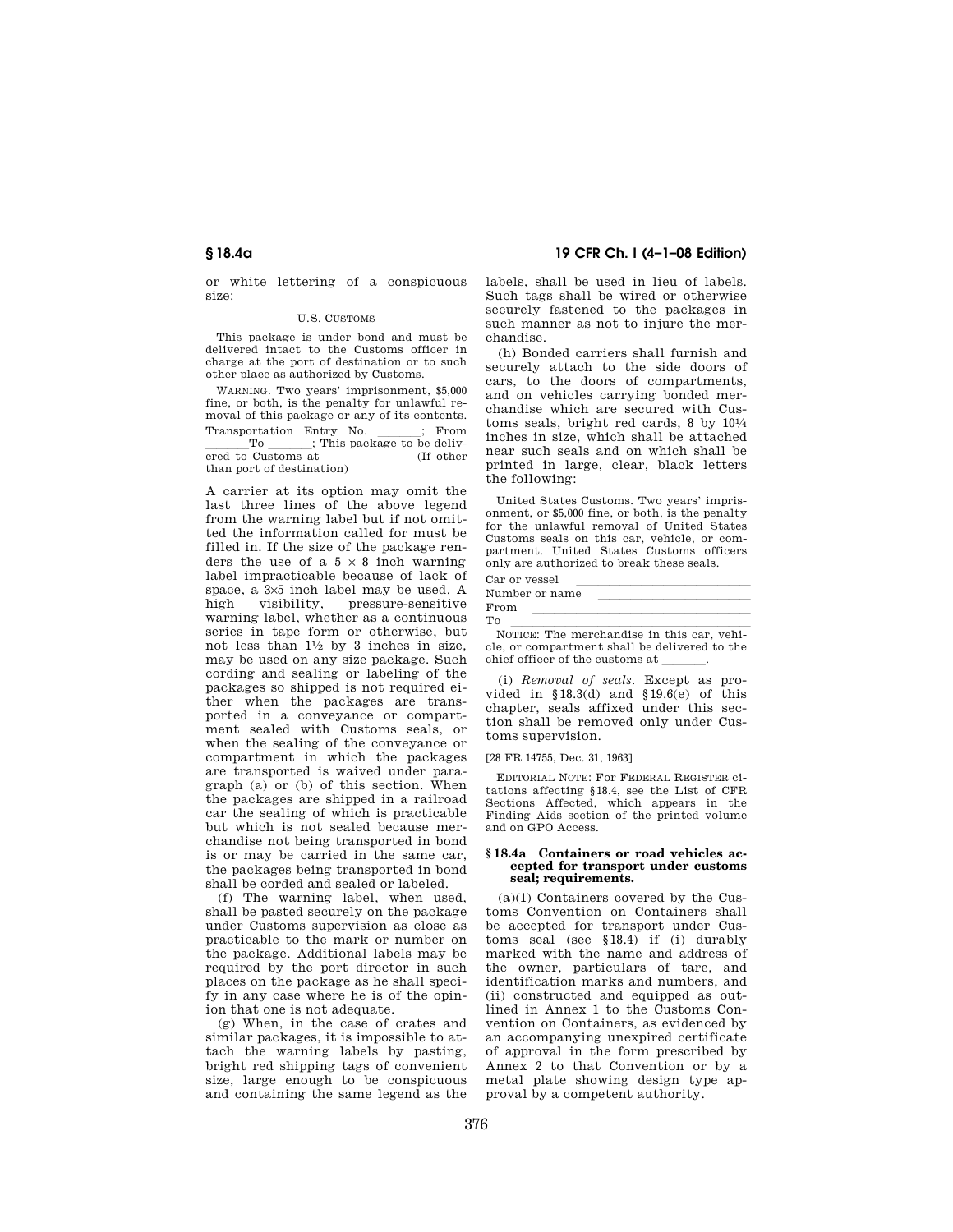(2) Containers carrying merchandise covered by a TIR carnet shall be accepted for transport under Customs seal (see §18.4) if (i) durably marked with the name and address of the owner, particulars of tare, and identification marks and numbers, (ii) constructed and equipped as outlined in Annex 6 to the TIR Convention, as evidenced by an accompanying unexpired certificate of approval in the form prescribed by Annex 8 to that Convention, or by a metal plate showing design type approval by a competent authority, and (iii) if the container or road vehicle hauling the container has affixed to it a rectangular plate bearing the letters ''TIR'' in accordance with Article 31 of the TIR Convention.

(b) Road vehicles carrying merchandise covered by a TIR carnet shall be accepted for transport under Customs seal if (1) durably marked with the name and address of the owner, particulars of tare, and identification marks and numbers, (2) constructed and equipped as outlined in Annex 3 to the TIR Convention, as evidenced by an accompanying unexpired certificate of approval in the form prescribed by Annex 5 to that Convention, or by a metal plate showing design type approval by a competent authority, and (3) if the road vehicle has affixed to it a rectangular plate bearing the letters ''TIR'' in accordance with Article 31 of the TIR Convention.

(c) The port director may refuse to accept for transport under Customs seal a container or road vehicle bearing evidence of approval if, in his opinion, the container or road vehicle no longer meets the requirements of the applicable Convention.

(d) Containers or road vehicles which are not approved under the provisions of a Customs Convention may be accepted for transport under Customs seal only if the port director at the port of origin is satisfied that (1) the container or road vehicle can be effectively sealed and (2) no goods can be removed from or introduced into the container or road vehicle without obvious damage to it or without breaking the seal. A container or road vehicle so accepted shall not carry merchandise covered by a TIR carnet.

[T.D. 71–70, 36 FR 4486, Mar. 6, 1971, as amended by T.D. 89–1, 53 FR 51254, Dec. 21, 1988]

# **§ 18.5 Diversion.**

(a) Merchandise forwarded under any class of transportation entry may be diverted to any port other than the port named in the entry at the option of the consignee or agent. Except as provided for in paragraphs (c), (d), (e) and (f) of this section, prior application or approval of such diversion is not required.

(b) The director of the port to which merchandise is diverted may permit merchandise in transit under bond under any class of transportation entry to be entered at his port for consumption, warehouse, exportation, further transportation in bond, or under any provisions of the tariff laws.

(c) When merchandise which has been delivered to the director of the port of original destination or port of diversion under any class of transportation entry is to be forwarded to another port or returned to the port of origin, a new transportation entry shall be required. If the merchandise is moving under cover of a carnet, the carnet may be accepted as a transportation entry.

(d) If it is desired to split a shipment at a port of destination and to enter a portion for consumption or warehouse and forward the balance in bond, or to divert the entire shipment or a part thereof to more than one port, the director of the port where diversion takes place shall complete the original transaction and shall require the filing of a new transportation entry or entries for the portion or portions forwarded. In the case, however, of merchandise being transported under cover of a carnet, splitting up of a shipment shall not be permitted.

(e) The diversion of shipments in bond which are subject on importation to restriction or prohibition under quarantines and regulations of the Agricultural Research Service of the Department of Agriculture shall be allowed only upon written permission or under regulations issued by the agency concerned.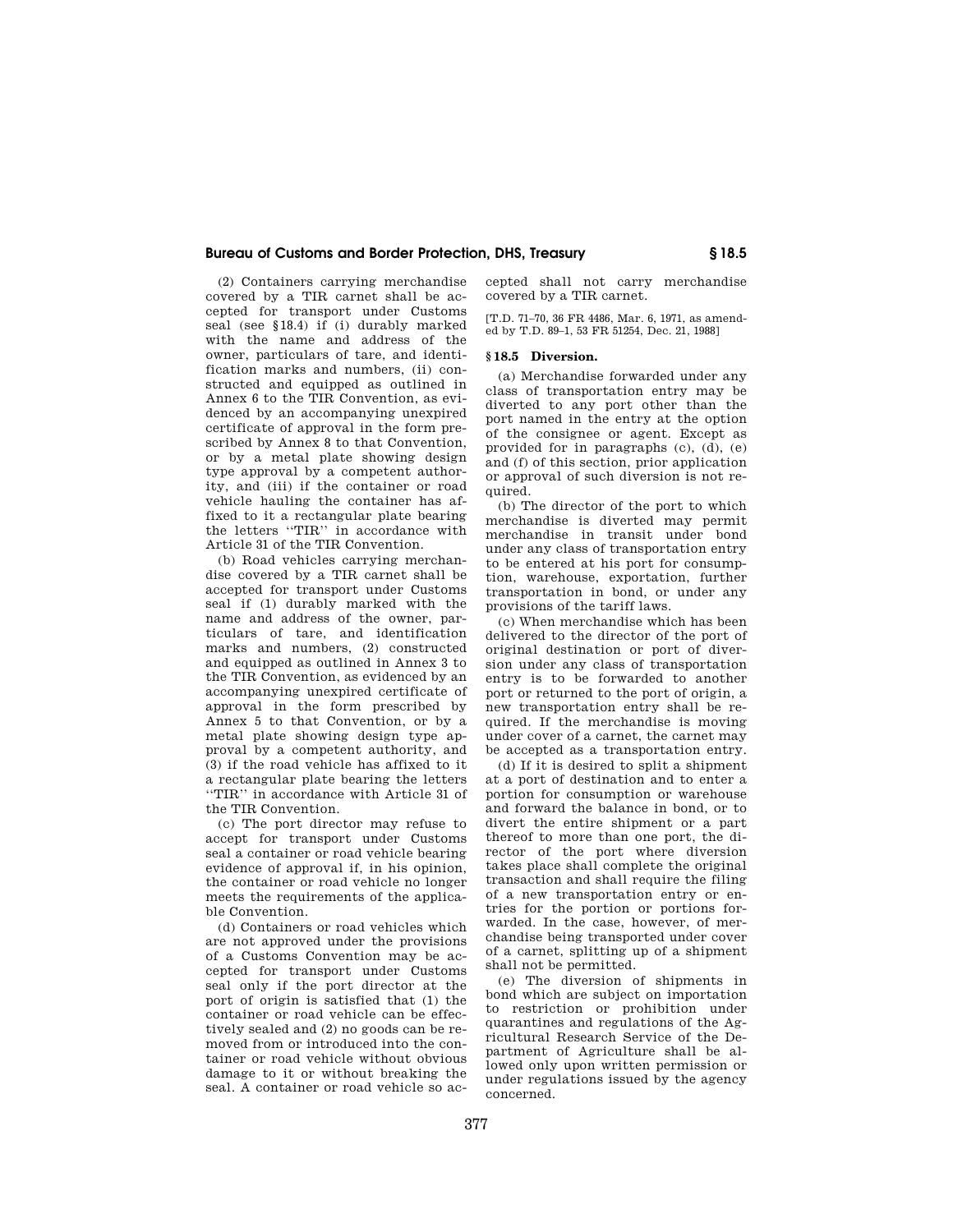(f) The diversion of in-bond shipments, which contain textiles or textile products subject to section 204, Agricultural Act of 1956, as amended (7 U.S.C. 1854), during the in-bond movement shall be allowed only upon the prior written permission of the director of the port of origin.

[T.D. 71–70, 36 FR 4487, Mar. 6, 1971, as amended by T.D. 82–116, 47 FR 27261, June 24, 1982; T.D. 84–207, 49 FR 38247, Sept. 28, 1984; T.D. 85–38, 50 FR 8723, Mar. 5, 1985]

## **§ 18.6 Short shipments; shortages; entry and allowance.**

(a) When there has been a short shipment and the short-shipped packages are subsequently received, they may be forwarded only under a new transportation entry referenced to the original entry.

(b) When there is a shortage of one or more packages, or nondelivery of an entire shipment, or delivery to unauthorized locations, or delivery to the consignee without the permission of Customs, the port director may demand return of the merchandise to Customs custody. The demand shall be made no later than 30 days after the shortage, delivery, or nondelivery is discovered by Customs. The demand for the return of the merchandise to Customs custody shall be made on the bonded carrier, cartman, or lighterman identified on the Transportation Entry and Manifest of Goods Subject to Customs Inspection and Permit, Customs Form 7512, the Transit Air Cargo Manifest (TACM), or other appropriate document. The demand for the return of the merchandise shall be made on Customs Form 4647, Notice of Redelivery, or other appropriate form or by letter. A copy of the demand with the date of mailing or delivery noted thereon, shall be retained by the port director and made part of the in-bond entry record. Entry of the merchandise may be accepted if the merchandise can be recovered intact without any of the packages having been opened. In such cases, any shortage from the invoice quantity shall be presumed to have occurred while the merchandise was in the possession of the bonded carrier.

(c) If the merchandise cannot be recovered intact, as specified above, entry shall be accepted in accordance

# **§ 18.6 19 CFR Ch. I (4–1–08 Edition)**

with §141.4 of this chapter for the full manifested quantity unless a lesser amount is otherwise permitted in accordance with subpart A of part 158. Except as provided in paragraph (d) of this section, if the merchandise is not returned to Customs custody within 30 days of the date of mailing or date of delivery of the demand for redelivery, there shall be sent to the initial bonded carrier a demand for liquidated damages on Customs Form 5955–A, in the case of nondelivery of an entire shipment or on Customs Form 5931, in the case of a partial shortage.

(d) If merchandise covered by a carnet cannot be recovered intact, as specified in paragraph (b) of this section, entry shall not be accepted; there shall be sent to the appropriate guaranteeing association a demand for liquidated damages, duties, and taxes as prescribed in §18.8(e); and, if appropriate, there shall also be sent to the initial bonded carrier a demand for any excess, as provided in §114.22(d) of this chapter. Demands shall be made on the forms specified in paragraph (c) of this section.

(e) An allowance in duty on merchandise reported short at destination, including merchandise found by the appraising officer to be damaged and worthless, and animals and birds found by the discharging officer to be dead on arrival at destination, shall be made in the liquidation of the entry.

(f) In the case of shipments arriving in the United States by rail or seatrain which are forwarded under Customs inbond seals under the provisions of subpart D of part 123 of this chapter, and §18.11, or §18.20, a notation shall be made by the carrier or shipper on the in-bond manifest, Customs Form 7512, to show whether the shipment was transferred to the car designated in the manifest or whether it was laden in the car in the foreign country, which shall be named.

[T.D. 71–70, 36 FR 4487, Mar. 6, 1971, as amended by T.D. 82–116, 47 FR 27261, June 24, 1982; T.D. 82–158, 47 FR 37881, Aug. 27, 1982; T.D. 84– 213, 49 FR 41168, Oct. 19, 1984; T.D. 85–180, 50 FR 42517, Oct. 21, 1985; T.D. 97–82, 62 FR 51770, Oct. 3, 1997]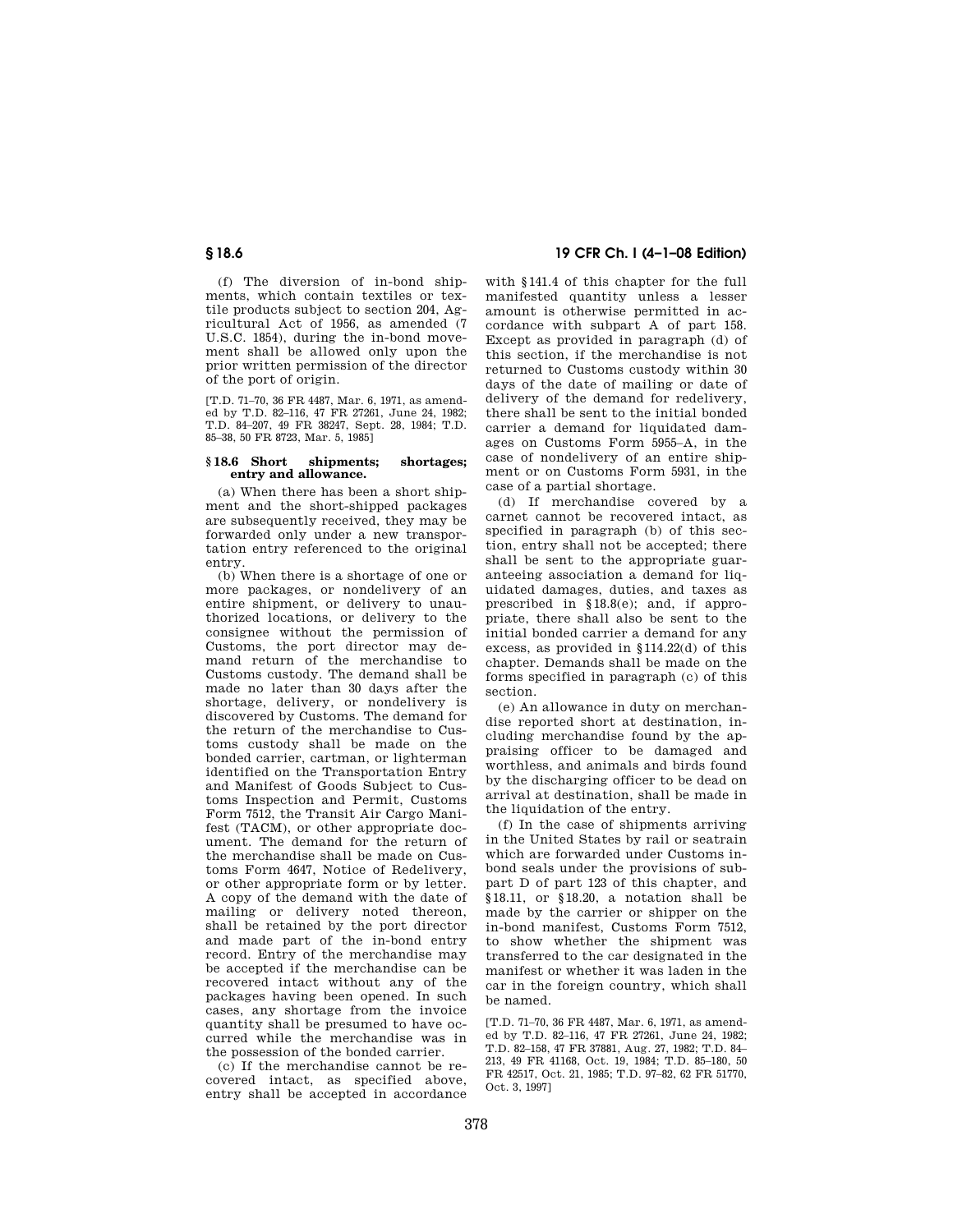## **§ 18.7 Lading for exportation, verification of.**

(a) Promptly, but no more than 2 working days, after arrival of any portion of the in-bond shipment at the port of exportation, the delivering carrier shall surrender the in-bond manifest (the in-bond document any related carnet) to the port director as notice of arrival of the merchandise. If the inbond manifest is lost in transit, the inbond carrier shall report the arrival of the merchandise within the prescribed period and shall be responsible for obtaining copies of the original in-bond manifest. Failure to surrender the inbond manifest or report the arrival of bonded merchandise within the prescribed period shall constitute an irregular delivery and the initial bonded carrier shall be subject to applicable penalties (see §18.8).

(b) The port director shall require only such supervision of the lading for exportation of merchandise covered by an entry or withdrawal for exportation or for transportation and exportation as is reasonably necessary to satisfy him that the merchandise has been laden on the exporting conveyance.

(c) Whenever the circumstances warrant, and occasionally in any event, port directors shall request the Office of Enforcement to check export entries and withdrawals against the records of the exporting carriers. Such check or verification shall include an examination of the carrier's records of claims and settlement of export freight charges and any other records which may relate to the transaction. The exporting carrier shall maintain these records for 5 years from the date of exportation of the merchandise.

[28 FR 14755, Dec. 31, 1963, as amended by T.D. 79–159, 44 FR 31967, June 4, 1979; T.D. 84– 212, 49 FR 39047, Oct. 3, 1984; T.D. 91–77, 56 FR 46114, Sept. 10, 1991; T.D. 00–22, 65 FR 16517, Mar. 29, 2000]

## **§ 18.8 Liability for shortage, irregular delivery, or nondelivery; penalties.**

(a) The initial bonded carrier shall be responsible for shortage, irregular delivery, or nondelivery at the port of destination or exportation of bonded merchandise received by it for carriage. An acceptable proof of proper delivery of bonded merchandise to Customs at the port of destination or exportation is a properly receipted copy of the in-bond document (the appropriate Customs Form 7512 or 7520, or the carnet). When sealing is waived, any loss found to exist at the port of destination or exportation shall be presumed to have occurred while the merchandise was in the possession of the carrier, unless conclusive evidence to the contrary is produced.

(b) Carriers shall be liable for payment of liquidated damages under the carriers bond for any shortage, failure to deliver, or irregular delivery, as provided in such bond.

(c) In addition to the penalties described in paragraph (b) of this section, the carrier shall pay any internal-revenue taxes, duties, or other taxes accruing to the United States on the missing merchandise, together with all costs, charges, and expenses caused by the failure to make the required transportation, report, and delivery.

(d) In any case in which liquidated damages are imposed in accordance with this section and the Fines, Penalties, and Forfeitures Officer is satisfied by evidence submitted to him with a petition for relief filed in accordance with the provisions of Part 172 of this chapter that any violation of the terms and conditions of the bond occurred without any intent to evade any law or regulation, the Fines, Penalties, and Forfeitures Officer, in accordance with delegated authority, may cancel such claim upon the payment of any lesser amount or without the payment of any amount as may be deemed appropriate under the law and in view of the circumstances.

 $(e)(1)$  The domestic guaranteeing association shall be jointly and severally liable with the initial bonded carrier for duties and taxes accruing to the U.S., and any other charges imposed, in lieu thereof, as the result of any shortage, irregular delivery, or nondelivery at the port of destination or port of exit of merchandise covered by a TIR carnet. The liability of the domestic guaranteeing association is limited to \$50,000 per TIR carnet for duties, taxes, and sums collected in lieu thereof. Penalties imposed as liquidated damages on the initial bonded carrier, and sums assessed the guaranteeing association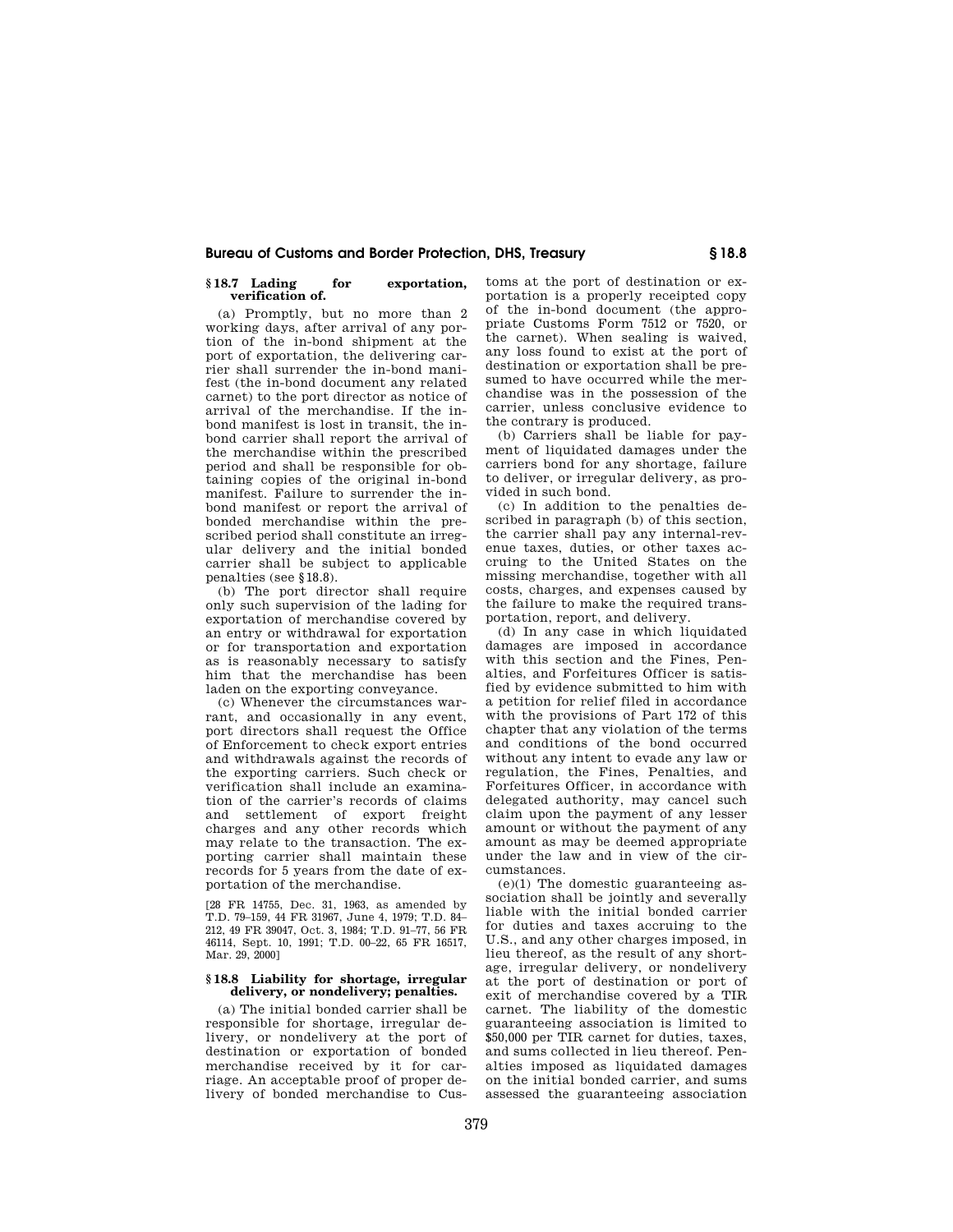in lieu of duties and taxes for any shortage, irregular delivery, or nondelivery shall be in accordance with this section. If a TIR carnet has not been discharged or has been discharged subject to a reservation, the guaranteeing association shall be notified within 1 year of the date upon which the carnet is taken on charge, including time for receipt of the notification, except that if the discharge shall have been obtained improperly or fraudulently the period shall be 2 years. However, in cases which become the subject of legal proceedings during the abovementioned period, no claim for payment shall be made more than 1 year after the date when the decision of the court becomes enforceable.

(2) Within 3 months from the date demand for payment is made by the port director as provided by §18.6(d), the guaranteeing association shall pay the amount claimed, except that if the amount claimed exceeds the liability of the guaranteeing association under the carnet (see §114.22(d) of this chapter), the carrier shall pay the excess. The amount paid shall be refunded if, within a period of 1 year from the date on which the claim for payment was made, it is established to the satisfaction of the Commissioner of Customs that no irregularity occurred. The Fines, Penalties, and Forfeitures Officer may cancel liquidated damages assessed against the guaranteeing association to the extent authorized by paragraph (d) of this section.

(3) The domestic guaranteeing association shall be jointly and severally liable with the initial bonded carrier for pecuniary penalties, liquidated damages, duties, and taxes accruing to the United States and any other charges imposed as the result of any shortage, irregular delivery, or nondelitery at the port of destination or port of exit of merchandise covered by an A.T.A. or TECRO/AIT carnet. However, the liability of the guaranteeing association shall not exceed the amount of the import duties by more than 10 percent. If an A.T.A. or TECRO/ AIT carnet is unconditionally discharged with respect to certain goods, the guaranteeing association will no longer be liable on the carnet with respect to those goods unless it is subse-

**§ 18.9 19 CFR Ch. I (4–1–08 Edition)** 

quently discovered that the discharge of the carnet was obtained fraudulently or improperly or that there has been a breach of the conditions of temporary admission or of transit. No claim for payment shall be made more than one year following the date of expiration of the validity of the carnet. The guaranteeing association shall be allowed a period of six months from the date of any claim by the port director in which to furnish proof of the reexportation of the goods or of any other proper discharge of the A.T.A. or TECRO/AIT carnet. If such proof is not furnished the time specified, the guranteeing association shall either deposit or provisionally pay the sums. The deposit or payment shall become final three months after the date of the deposit or payment, during which time the guaranteeing association may still furnish proof of the reexportation of the goods to recover the sums deposited or paid.

[28 FR 14755, Dec. 31, 1963]

EDITORIAL NOTE: For FEDERAL REGISTER citations affecting §18.8, see the List of CFR Sections Affected, which appears in the Finding Aids section of the printed volume and on GPO Access.

## **§ 18.9 Examination by inspectors of trunk line associations or agents of the Surface Transportation Board.**

(a) Upon presentation of proper credentials showing the applicant to be a representative of the Trunk Line Association, the Surface Transportation Board, the Joint Rate Inspection Bureau of Chicago or the Southern Weighing and Inspection Bureau of Atlanta, inspectors of CBP in charge will permit such applicant to examine packages containing in-bond merchandise described in the manifest in general terms for the purpose of ascertaining whether the merchandise is properly classified under the interstate commerce laws.

(b) The opening and examination of such packages shall be without expense to the Customs Service or the owner of the goods and shall be done in the presence of a Customs officer. The contents of the cases shall not be removed or disturbed further than is necessary to ascertain the character thereof. The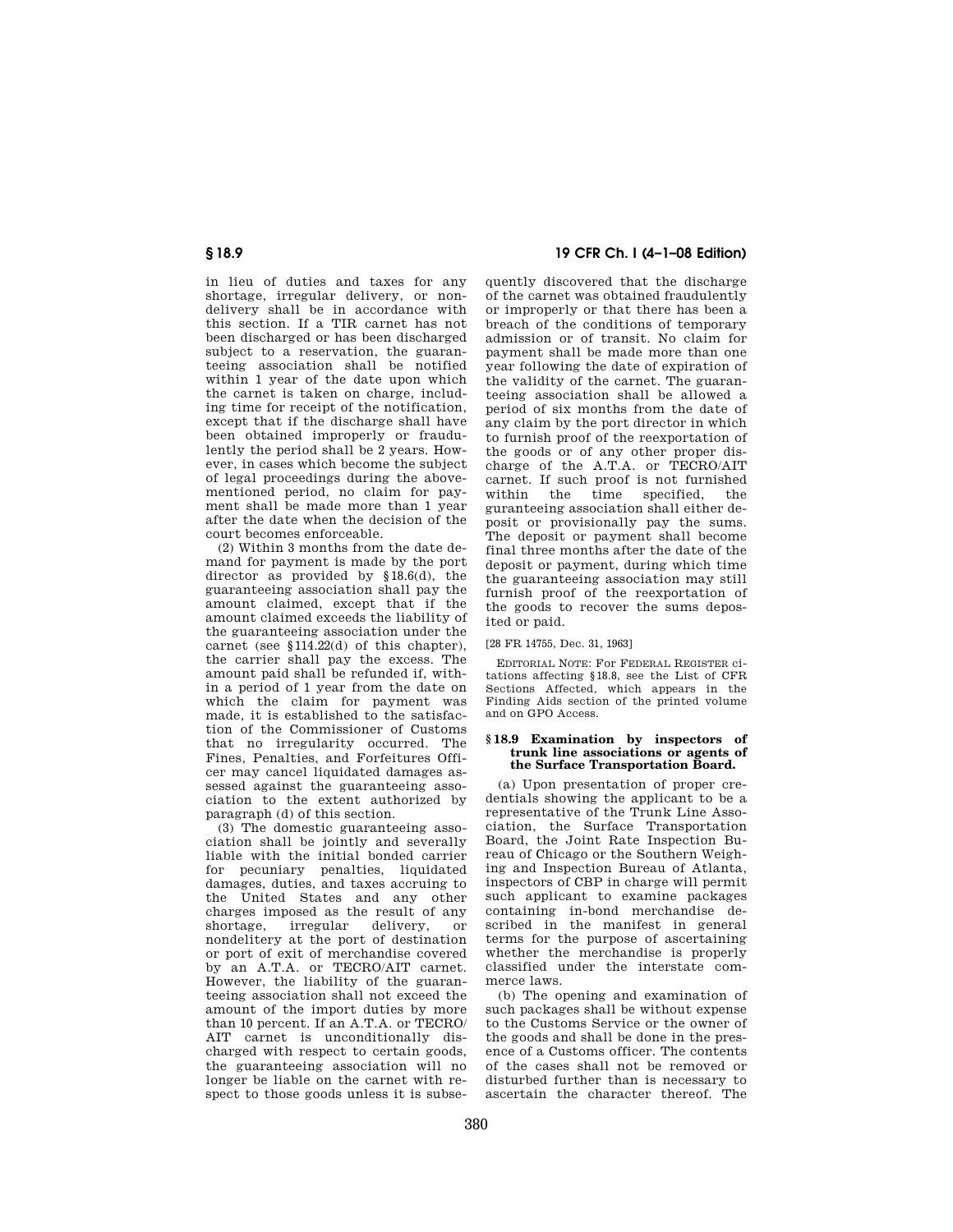Customs officer shall require the packages to be securely closed, and shall note on the manifest the packages so inspected, the date, and by whom inspected.

[28 FR 14755, Dec. 31, 1963, as amended by CBP Dec. 04–28, 69 FR 52599, Aug. 27, 2004]

## **§ 18.10 Kinds of entry.**

(a) The following entries and withdrawals may be made for merchandise to be transported in bond:

(1) Entry for immediate transportation without appraisement.

(2) Warehouse or rewarehouse withdrawal for transportation.

(3) Warehouse or rewarehouse withdrawal for exportation or for transportation and exportation.

(4) Entry for transportation and exportation.

(5) Entry for exportation.

(b) The copy of each entry or withdrawal made in any of the classes named in paragraph (a) of this section which is retained in the office of the forwarding port director shall be signed by the party making the entry or withdrawal. In the case of shipments to the Virgin Islands (U.S.) under paragraph  $(a), (3), (4),$  or  $(5)$  of this section, one additional copy of the entry or withdrawal on Customs Form 7512 shall be filed and shall be mailed by the receiving port director to the port director, Charlotte Amalie, St. Thomas, Virgin Island (U.S.). Before shipping merchandise in bond to another port for the purpose of warehousing or rewarehousing, the shipper should ascertain whether warehouse facilities are available at the intended port of destination.

[28 FR 14755, Dec. 21, 1963, as amended by T.D. 89–1, 53 FR 51254, Dec. 21, 1988]

## **§ 18.10a Special manifest.**

(a) *General.* Merchandise for which no other type of bonded movement is appropriate (e.g., prematurely discharged or overcarried merchandise and other such types of movements whereby the normal transportation-in-bond procedures are not applicable) may be shipped in bond from the port of unlading to the destination shown on the importing carrier's manifest (manifested port) when authorized by the port director having custody of the merchandise. For this purpose, Custom's Form 7512 prepared in quadruplicate shall be used as a special manifest.

(b) *Manifest procedures.* (1) Written application shall be made to the port director where the merchandise is being held for permission to return it as a bonded shipment under a special manifest to the manifested port, including to the port of diversion (see section 4.33 of this chapter), when different from the original manifested port.

(2) The application and accompanying completed Customs Form 7512 shall identify the prematurely discharged or overcarried merchandise on the inward manifest of the importing carrier; and also identify the date and entry number of any entry made at the manifested port covering the merchandise to be returned, if known. If the port director is satisfied that the merchandise will be delivered to Customs custody at the manifest port before expiration of 90 days from the date of the entry identified, or 90 days from the date of the importing carrier's arrival at the manifested port when no entry is identified, the port director may approve the shipment under a special manifest.

[T.D. 83–218, 48 FR 48657, Oct. 20, 1983; 48 FR 49655, Oct. 27, 1983]

# IMMEDIATE TRANSPORTATION WITHOUT APPRAISEMENT

## **§ 18.11 Entry; classes of goods for which entry is authorized; form used.**

(a) Entry for immediate transportation without appraisement may be made under section 552, Tariff Act of 1930, (1) for any merchandise, except explosives and prohibited merchandise, upon its arrival at a port of entry, or (2) for merchandise in general-order warehouse at any time within 6 months from the date of importation.

(b) Entry for immediate transportation without appraisement may be made by (1) the carrier bringing the merchandise to the port of arrival, (2) the carrier who is to accept the merchandise under its bond or a carnet for transportation to the port of destination, or (3) any person shown by the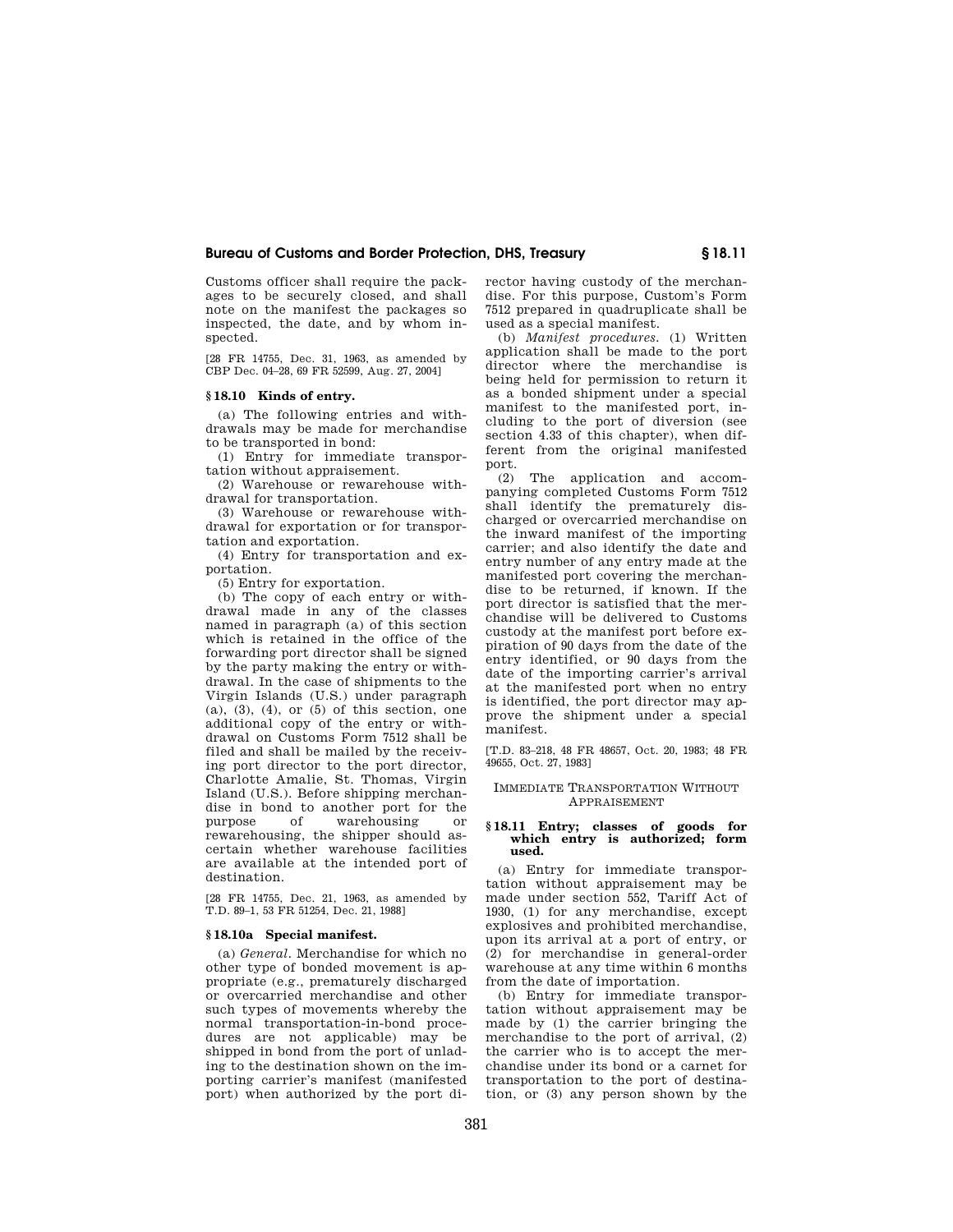bill of lading or manifest, a certificate of the importing carrier, or by any other document satisfactory to the port director, to have a sufficient interest in the merchandise for that purpose.

(c) Before a shipment covered by an entry for immediate transportation, including a carnet, or a manifest of baggage shipped in bond (other than baggage to be forwarded in bond to a Customs station—see §18.13(a)), shall be allowed to be transported directly to a place of deposit outside a port of entry for examination and release as contemplated by section 484(f), Tariff Act of 1930, as amended, the consent of the director of the port of entry designated in the transportation entry or baggage manifest (or in the event of diversion under §18.5, for the port of destination of the merchandise or baggage) must first be secured. Before consent may be given, the importer must furnish such port director with a stipulation that, promptly upon the arrival of any part of the merchandise or baggage at the place of deposit, he will file an entry for the shipment at the port of entry designated in the transportation entry or baggage manifest (or in the event of diversion under §18.5, at the port of destination of the merchandise or baggage) and will comply with the provisions of §151.9 of this chapter.

(d) Carload shipments of livestock shall not be entered for immediate transportation without appraisement unless they will arrive at destination before it becomes necessary to remove the seals for the purpose of watering and feeding the animals, or unless the route be such that the removal of the seals and the watering, feeding, and reloading of the stock may be done under Customs supervision.

(e) Entries for immediate transportation without appraisement covering merchandise subject to detention of supervision by any Federal agency shall contain a sufficient description of the merchandise to enable the representative of the agency concerned to determine the contents of the shipment. Such merchandise covered by quarantines and regulations administered by the Bureau of Entomology and Plant Quarantine shall be forwarded under such entries only upon written

# **§ 18.11 19 CFR Ch. I (4–1–08 Edition)**

permission of or under regulations issued by that Bureau. Entries for immediate transportation without appraisement covering textiles and textile products subject to section 204, Agricultural Act of 1956, as amended (7 U.S.C. 1854), shall be described in such detail as to enable the port director to estimate the duties and taxes, if any, due. The port director may require evidence to satisfy him of the approximate correctness of the value and quantity stated in the entry (e.g. Detailed quantity description, 14 cartons, 2 dozen per carton); Detailed description of the textiles or textile products including type of commodity and chief fiber content (e.g., men's cotton jeans or women's wool sweaters); Net weight of the textiles or textile products (including immediate packing but excluding pallet); Total value of the textiles or textile products; Manufacturer or supplier; Country of orgin; Name(s) and address(es) of the person(s) to whom the textiles and textile products are consigned; Harmonized code tariff number (when available).

(f) One or more entire packages of merchandise covered by an invoice from one consignor to one consignee may be entered for consumption or warehouse at the port of first arrival, and the remainder entered for immediate transportation without appraisement, provided all the merchandise covered by the invoice is entered simultaneously and any carnet which may cover such merchandise is discharged as to that merchandise.

(g) Several importations may be consolidated in one immediate transportation without appraisement entry when bills of lading or carrier's certificates name only one consignee at the port of first arrival. However, merchandise moving under cover of a carnet may not be consolidated with other merchandise.

(h) Either Customs Form 7512, a carnet, or an air waybill (see §122.92 of this chapter), shall be used as a combined transportation entry, invoice, and manifest. If Customs Form 7512 is used, a minimum of three copies shall be required at the port of origin. The port director, however, may require additional copies of Customs Form 7512 or the Goods Manifest of the carnet for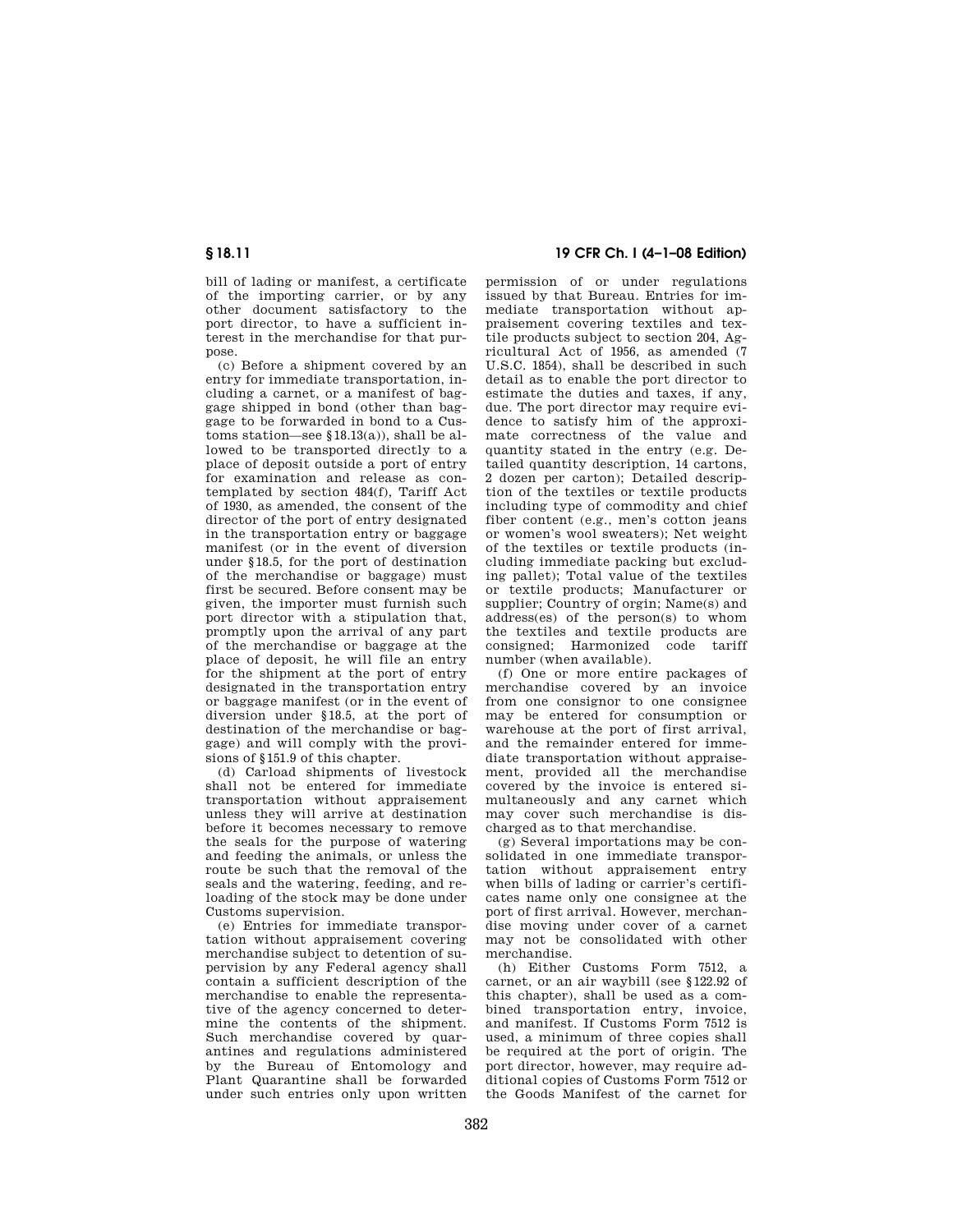use in connection with the delivery of the merchandise to the bonded carrier. In lieu of additional copies of the Goods Manifest, the port director may accept copies of a bill of lading covering the merchandise. The merchandise shall be described in such detail as to enable the port director to estimate the duties and taxes, if any, due. The port director may require evidence to satisfy him of the approximate correctness of the value or quantity stated in the entry. If a TIR carnet is used, and the duties and taxes estimated to be due exceed the maximum liability of the guaranteeing association under the carnet, the provisions of §114.22(d) of this chapter shall apply.

(i) The value stated on the entry at the port of first arrival is not binding on the ultimate consignee making entry at the port of destination and does not relieve the importer of the obligation to show the correct value on entry.

[28 FR 14755, Dec. 31, 1963, as amended by T.D. 71–70, 36 FR 4488, Mar. 6, 1971; T.D. 73– 175, 38 FR 17446, July 2, 1973; T.D. 82–116, 47 FR 27262, June 24, 1982; T.D. 84–207, 49 FR 38247, Sept. 28, 1984; T.D. 85–38, 50 FR 8723, Mar. 5, 1985; T.D. 89–1, 53 FR 51254, Dec. 21, 1988; T.D. 92–82, 57 FR 38275, Aug. 24, 1992; T.D. 98–74, 63 FR 51288, Sept. 25, 1998]

## **§ 18.12 Entry at port of destination.**

(a) Merchandise received under an immediate transportation without appraisement entry may be entered for transportation and exportation or for immediate transportation, or under any other form of entry, and shall be subject to all the conditions pertaining to merchandise entered at a port of first arrival if not more than 6 months have elapsed from the date of original importation. If more than 6 months have elapsed, only an entry for consumption shall be accepted. Such entry shall show the name of the port of first arrival, the transporting carrier, and the number of the immediate transportation entry. (See §127.2 of this chapter.)

(b) The right to make entry at the port of destination shall be determined in accordance with the provisions of §141.11 of this chapter.

(c) When a portion of a shipment is entered at the port of first arrival and the remainder is entered for consumption or warehouse at one or more subsequent ports, the entry at each subsequent port may be made on an extract of the invoice as provided for in §141.84 of this chapter.

(d) All merchandise included in an immediate transportation without appraisement entry (including carnets) not entered within 15 calendar days after delivery at the port of destination shall be disposed of in accordance with the applicable procedures in §4.37 or §122.50 or §123.10 of this chapter.

[28 FR 14755, Dec. 31, 1963, as amended by T.D. 71–70, 36 FR 4488, Mar. 6, 1971; T.D. 73– 175, 38 FR 17446, July 2, 1973; T.D. 74–114, 39 FR 12091, Apr. 3, 1974; T.D. 82–116, 47 FR 27262, June 24, 1982; T.D. 98–74, 63 FR 51288, Sept. 25, 1998]

## SHIPMENT OF BAGGAGE IN BOND

## **§ 18.13 Procedure; manifest.**

(a) Baggage may be forwarded in bond to another port of entry, or to a Customs station listed in §101.4 of this chapter, at the request of the passenger, the transportation company, or the agent of either, with the use of a baggage manifest described in paragraph (b) of this section without examination or assessment of duty at the port or station of first arrival. For this purpose, the carrier shall furnish cards of bright red cardboard not less than  $2\frac{1}{2}$  by 4 inches in size with the following printed text, for attachment (by wire or cord) to the baggage:

#### UNITED STATES CUSTOMS

| Check No.        |  |
|------------------|--|
| Baggage in bond: |  |
| Carrier          |  |
| From             |  |

## TO PORT DIRECTOR

At (destination)<br>This baggage must be delivered by carrier to the director of the port of destination. Failure to do so renders the carrier liable to a fine.

(b) A Customs manifest for baggage shipped in bond, Customs Form 7512, shall be prepared in triplicate for each shipment.

(c) Baggage arriving in bond or otherwise at a port on the Atlantic or Pacific coast, destined to a port on the opposite coast, may be laden under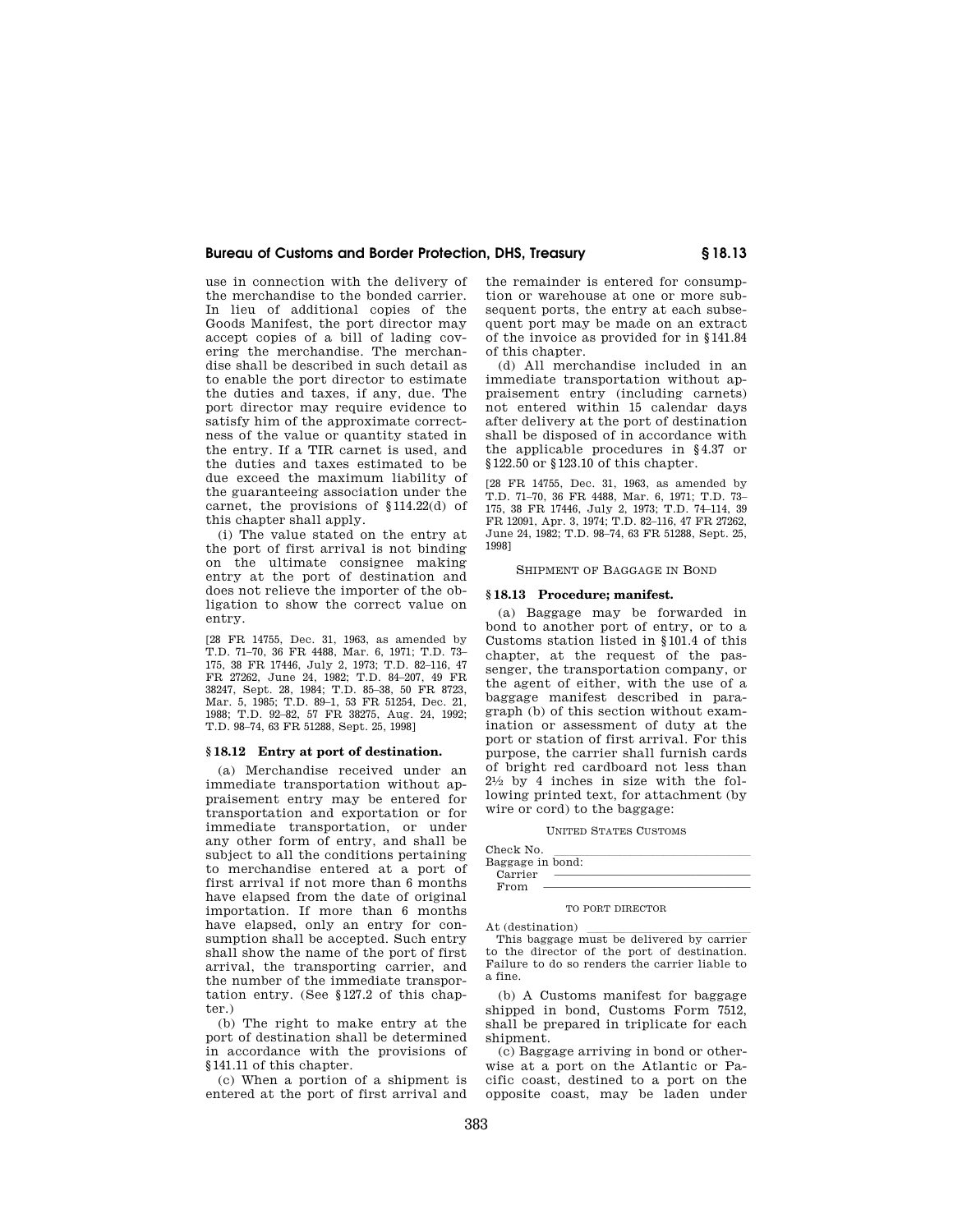Customs supervision, without examination and without being placed in bond, on a vessel proceeding to the opposite coast, provided the vessel will proceed to the opposite coast without stopping at any other port on the first coast.

[28 FR 14755, Dec. 31, 1963, as amended by T.D. 70–121, 35 FR 8222, May 26, 1970; T.D. 77– 241, 42 FR 54937, Oct. 12, 1977; T.D. 87–75, 52 FR 20067, May 29, 1987; T.D. 00–22, 65 FR 16517, Mar. 29, 2000]

# **§ 18.14 Shipment of baggage in transit to foreign countries.**

The baggage of any person in transit through the United States from one foreign country to another may be shipped over a bonded route for exportation. Such baggage shall be shipped under the regulations prescribed in §18.13, except that the card or poster shall be printed on yellow paper and shall read ''Baggage in bond for export.'' See §123.64 of this chapter for the regulations applicable to baggage shipped in transit through the United States between points in Canada or Mexico.

[28 FR 14755, Dec. 31, 1963, as amended by T.D. 70–121, 35 FR 8222, May 26, 1970]

MERCHANDISE IN TRANSIT THROUGH THE UNITED STATES TO FOREIGN COUNTRIES

# **§ 18.20 Entry procedure; forwarding.**

(a) When an importation is entered for transportation and exportation, except as provided for in subparts D, E, F and G of part 123 of this chapter (relating to merchandise in transit through the U.S. between two points in contiguous foreign territory), a carnet, three copies of an air waybill (see §122.92 of this chapter), or four copies of Customs Form 7512 shall be required. The port director, however, may require additional copies of Customs Form 7512 or the Goods Manifest of the carnet for use in connection with the delivery of the merchandise to, the bonded carrier. In lieu of additional copies of a Goods Manifest, the port director may accept copies of a bill of lading covering the merchandise. Acceptance of transportation and exportation entries shall be subject to the requirements prescribed in §18.11(b) for entry of merchandise for immediate transportation without appraisement.

# **§ 18.14 19 CFR Ch. I (4–1–08 Edition)**

(b) Except in respect to merchandise covered by a carnet (see  $$18.1(a) (2)$  and (3)), in places where no bonded common carrier facilities are reasonably available and merchandise is permitted to be transported otherwise than by a bonded common carrier, the port director may permit entry in accordance with the procedure outlined in paragraph (a) of this section if he is satisfied that the revenue will not be endangered. A bond on Customs Form 301, containing the bond conditions set forth in §113.62 of this chapter in an amount equal to double the estimated duties shall be required when the port director deems such action necessary. (See §113.55 of this chapter for cancellation of export bonds.)

(c) The merchandise shall be forwarded in accordance with the general provisions for transportation in bond, §§18.1 through 18.8.

[28 FR 14755, Dec. 31, 1963, as amended by T.D. 71–70, 36 FR 4489, Mar. 6, 1971; T.D. 74– 227, 39 FR 32015, Sept. 4, 1974; T.D. 82–116, 47 FR 27262, June 24, 1982; T.D. 84–212, 49 FR 39047, Oct. 3, 1984; T.D. 84–213, 49 FR 41168, Oct. 19, 1984; T.D. 89–1, 53 FR 51254, Dec. 21, 1988; T.D. 92–82, 57 FR 38275, Aug. 24, 1992]

## **§ 18.21 Restricted and prohibited merchandise.**

(a) Merchandise subject upon importation to examination, disinfection, or further treatment under quarantines and Quarantine Division, Agricultural Research Service, Department of Agriculture, shall be released for transportation or exportation only upon written permission of, or under regulations issued by, that Bureau. (See §§12.10 to 12.15 of this chapter.)

(b) Narcotics and other articles prohibited admission into the commerce of the United States shall not be entered for transportation and exportation and any such merchandise offered for entry for that purpose shall be seized, except that exportation or transportation and exportation may be permitted upon written authority from the proper governmental agency and/or compliance with the regulations of such agency.

(c) Articles in transit manifested merely as drugs, medicines, or chemicals, without evidence to satisfy the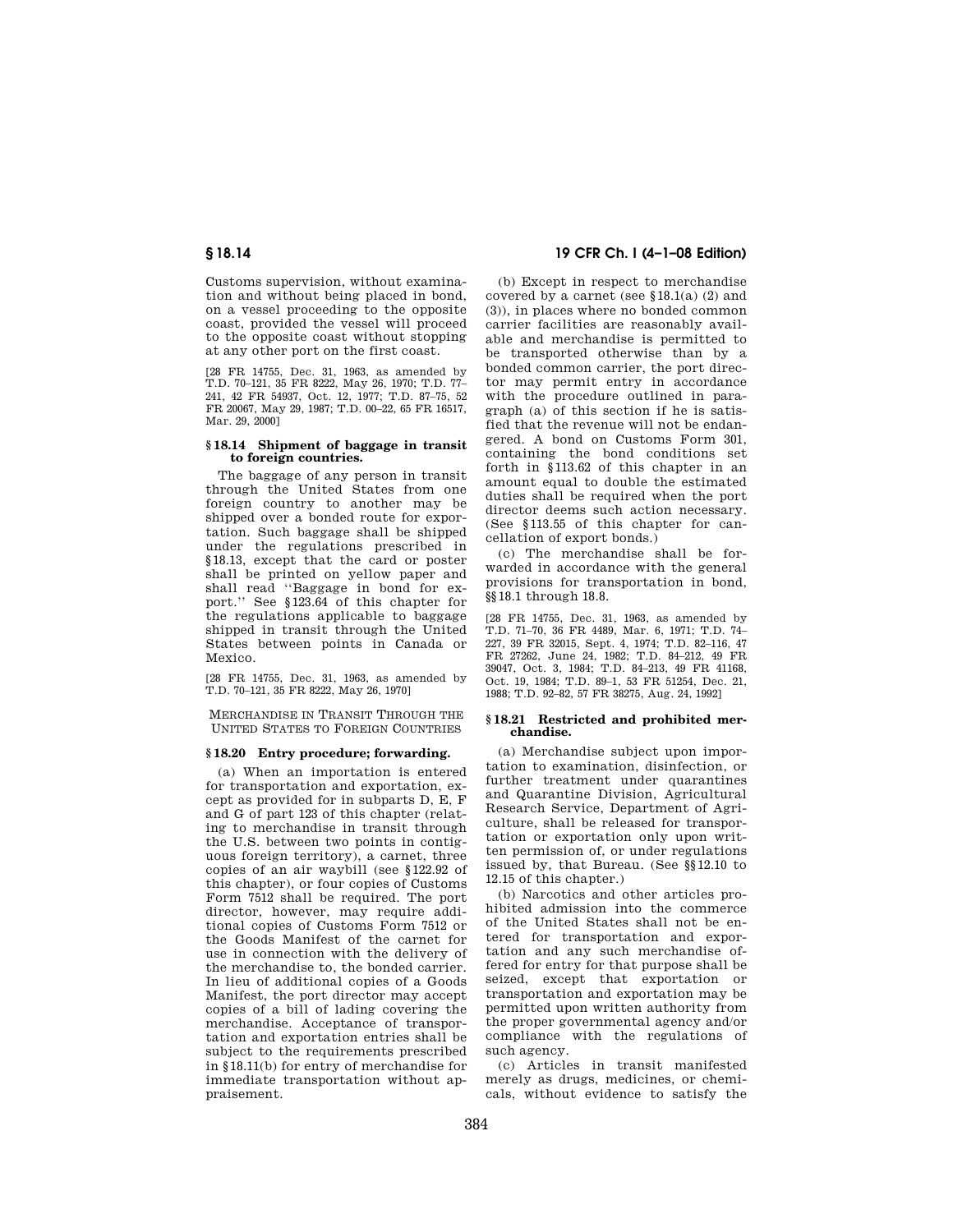port director that they are non-narcotic, shall be detained and subjected, at the carrier's risk and expense, to such examination as may be necessary to satisfy the port director whether or not they are of a narcotic character. A properly verified certificate of the shipper, specifying the items in the shipment and stating whether narcotic or not, may be accepted by the port director to establish the character of such a shipment.

(d) Explosives shall not be entered for transportation and/or exportation under a transportation and exportation entry, or an immediate transportation entry unless the importer has first obtained a license or permit from the proper governmental agency.

[28 FR 14755, Dec. 31, 1963, as amended by T.D. 84–77, 49 FR 13491, Apr. 5, 1984; T.D. 99– 27, 64 FR 13675, Mar. 22, 1999]

## **§ 18.22 Procedure at port of exit.**

(a) If transfer is necessary, the procedure shall be as prescribed in §18.3(d).

(b) Upon the arrival at the port of exit of express shipments of articles shown by the manifest, Customs Form 7512, to be baggage and to be deliverable to the owner on board the exporting vessel, such articles may be transferred by the express company, without a permit from the port director and without the use of a transfer ticket or other Customs formality, from its terminal to the exporting vessel for lading under Customs supervision, if the express company is bonded as a common carrier and is responsible under its bond for the delivery of the articles to the Customs officer in charge of the exporting vessel. The manifest shall show the name of the owner of the baggage and the name of the vessel on which he intends to sail.

# **§ 18.23 Change of destination; change of entry.**

(a) The foreign destination of such merchandise may be changed by the parties in interest upon notice to the director of the port of exit from the United States. The director of the port of exit, in his discretion, may report the application for a change of foreign destination to the director of the port of entry.

(b) Such merchandise may be entered for consumption or warehouse or under any other form of entry. If the merchandise is subject on importation to quarantine and regulations administered by the Bureau of Entomology and Plant Quarantine, it shall be entered for consumption or warehouse only upon written permission of, or under regulations issued by, that Bureau. (See §§12.10 to 12.15 of this chapter.)

# **§ 18.24 Retention of goods on dock; splitting of shipments.**

(a) Upon written application of a party in interest and the written consent of the owner of the dock, the port director, in his discretion, may allow in-transit merchandise, including merchandise covered by a carnet, to remain on the dock under the supervision of a Customs officer without extra expense to the Government for a period not exceeding 90 days. Upon further application, additional extensions of 90 days or less, but not to exceed 1 year from the date of importation, may likewise be granted by the port director. The port director may take possession of the merchandise at any time.

(b) The splitting up of a shipment for exportation shall be permitted when exportation in its entirety is not possible by reason of the different destinations to which portions of the shipment are destined, when the exporting vessel cannot properly accommodate the entire quantity, or in similar circumstances. In the case, however, of merchandise being transported under cover of a carnet, splitting up of a shipment shall not be permitted.

[T.D. 71–70, 36 FR 4489, Mar. 6, 1971, as amended by T.D. 82–116, 47 FR 27262, June 24, 1982; T.D. 00–57, 65 FR 53574, Sept. 5, 2000]

EXPORTATION FROM CUSTOMS CUSTODY OF MERCHANDISE UNENTERED OR COV-ERED BY AN UNLIQUIDATED CONSUMP-TION ENTRY, OR MERCHANDISE DENIED ADMISSION BY THE GOVERNMENT

## **§ 18.25 Direct exportation.**

(a) Except as otherwise provided for in subpart F of part 145 of this chapter, relating to exportations by mail, when no entry has been made or completed for merchandise in Customs custody, or when the merchandise is covered by an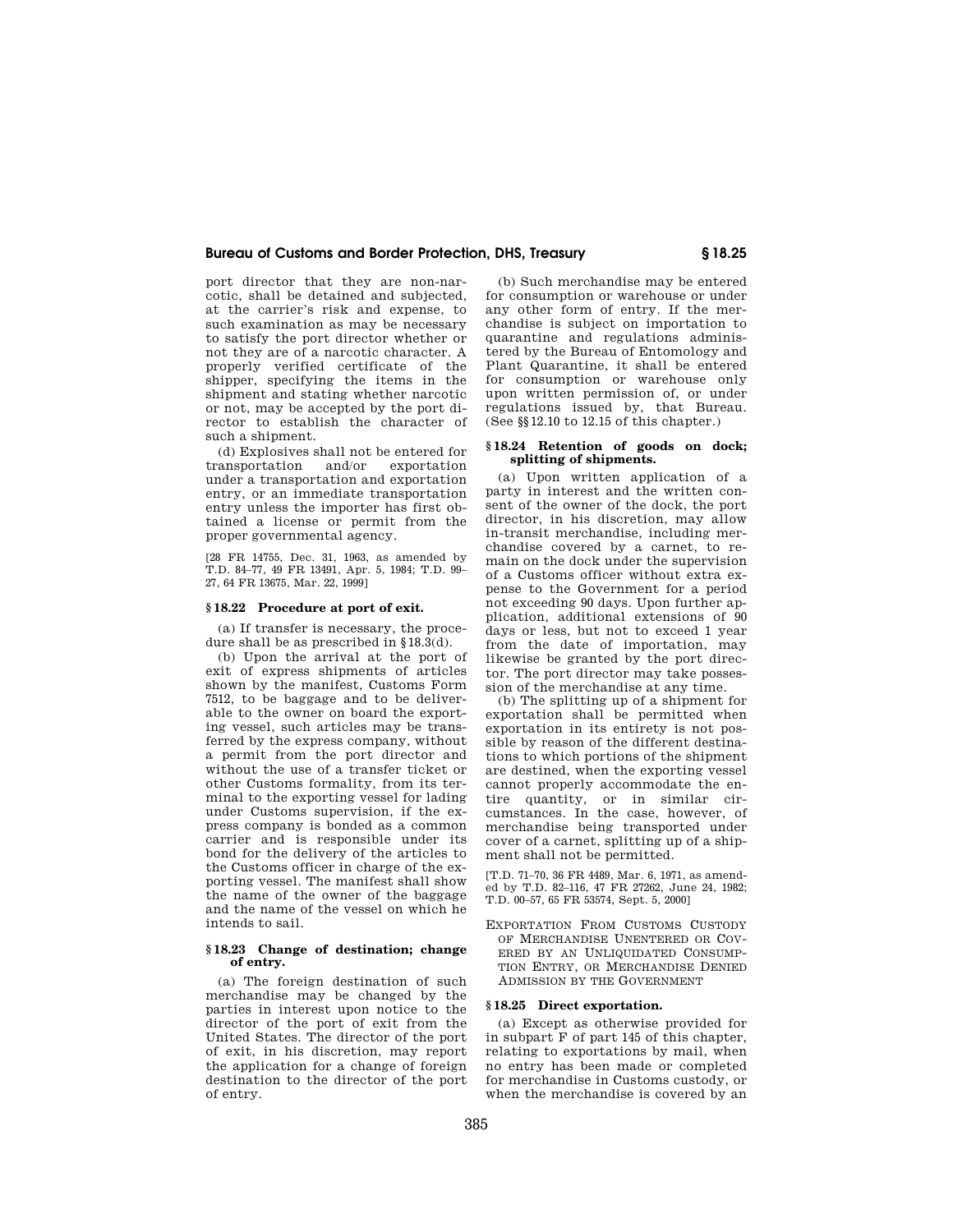unliquidated consumption entry, or when merchandise which has been entered in good faith is found to be prohibited under any law of the United States, and such merchandise is to be exported directly without transportation to another port, four copies of Customs Form 7512 shall be filed. If a TIR carnet covers the merchandise which is to be exported directly without transportation, the carnet shall be discharged or canceled, as appropriate  $(see part 114 of this chapter) and four$ copies of Form 7512 shall be filed. The port director may require an extra copy or copies of Form 7512 to be furnished for use in connection with delivery of the merchandise to the carrier named in the entry. If an A.T.A. carnet covers the merchandise which is to be exported directly without transportation, the carnet shall be discharged by the certification of the appropriate transportation and reexportation vouchers by Customs officers as necessary.

(b) A bond on Customs Form 301, containing the bond conditions set forth in §113.63 of this chapter, shall be required. (See also §158.45 of this chapter.)

(c) If the merchandise has been landed or is transferred from one vessel to another and has not been entered for consumption or, in the case of goods entered for consumption and rejected, such export declaration as required by §30.3(a)(2) of the Foreign Trade Statistics Regulations  $(15 \text{ CFR} \quad 30.3(a)(2))$ shall be filed.

(d) If the merchandise is exported in the importing vessel without landing, a representative of the exporting carrier who has knowledge of the facts shall certify that the merchandise entered for exportation was not discharged during the vessel's stay in port. A charge shall be made against the continuous bond on Customs Form 301, containing the bond conditions set forth in §113.64 of this chapter, if on file, or if a continuous bond is not on file, a single entry bond containing the bond conditions set forth in §113.64 shall be required as in the case of residue cargo for foreign ports. If the merchandise is covered by a TIR carnet, the carnet shall not be taken on charge (see  $$114.22(c)(2)$  of this chapter).

# **§ 18.26 19 CFR Ch. I (4–1–08 Edition)**

(e) The principal on any bond filed to guarantee direct exportation shall cause the merchandise to be exported and provide such evidence of exportation as required by the port director under §113.55 of this chapter within 30 days of exportation.

(f) Gunpowder and other explosive substances, the deposit of which in any public store or bonded warehouse is prohibited by law, may be entered on arrival from a foreign port for immediate exportation in bond by sea, but shall be transferred directly from the importing to the exporting vessel.

[28 FR 14755, Dec. 31, 1963, as amended by T.D. 68–299, 33 FR 18437, Dec. 12, 1968; T.D. 71– 70, 36 FR 4489, Mar. 6, 1971; T.D. 72–258, 37 FR 20174, Sept. 27, 1972; T.D. 73–135 38 FR 13369, May 21, 1973; T.D. 82–116, 47 FR 27262, June 24, 1982; T.D. 84–213, 49 FR 41168, Oct. 19, 1984; T.D. 98–74, 63 FR 51288, Sept. 25, 1998]

# **§ 18.26 Indirect exportation.**

(a) When merchandise of the character enumerated in §18.25(d) is to be transported in bond to another port for exportation, it may be entered for transportation and exportation in accordance with the procedure in §18.20. Upon acceptance of the entry by Customs and acceptance of the merchandise by the bonded carrier, the bonded carrier assumes liability for the transportation and exportation of the merchandise. In the case of merchandise prohibited entry by any Government agency, that fact shall be prominently noted on Customs Form 7512 for the information of the director of the port of exportation. If the merchandise was imported under cover of a TIR carnet, the carnet shall be discharged or canceled at the port of importation and the merchandise transported under an entry on Customs Form 7512 (see §18.25). If merchandise has been imported under cover of an A.T.A. carnet to be transported in bond to another port for exportation, the appropriate transit voucher shall be accepted in lieu of Customs Forms 7512. One transit voucher shall be certified by Customs officers at the port of importation and a second transit voucher, together with the reexportation voucher, shall be certified at the port of exportation.

(b) The merchandise shall be forwarded in accordance with the general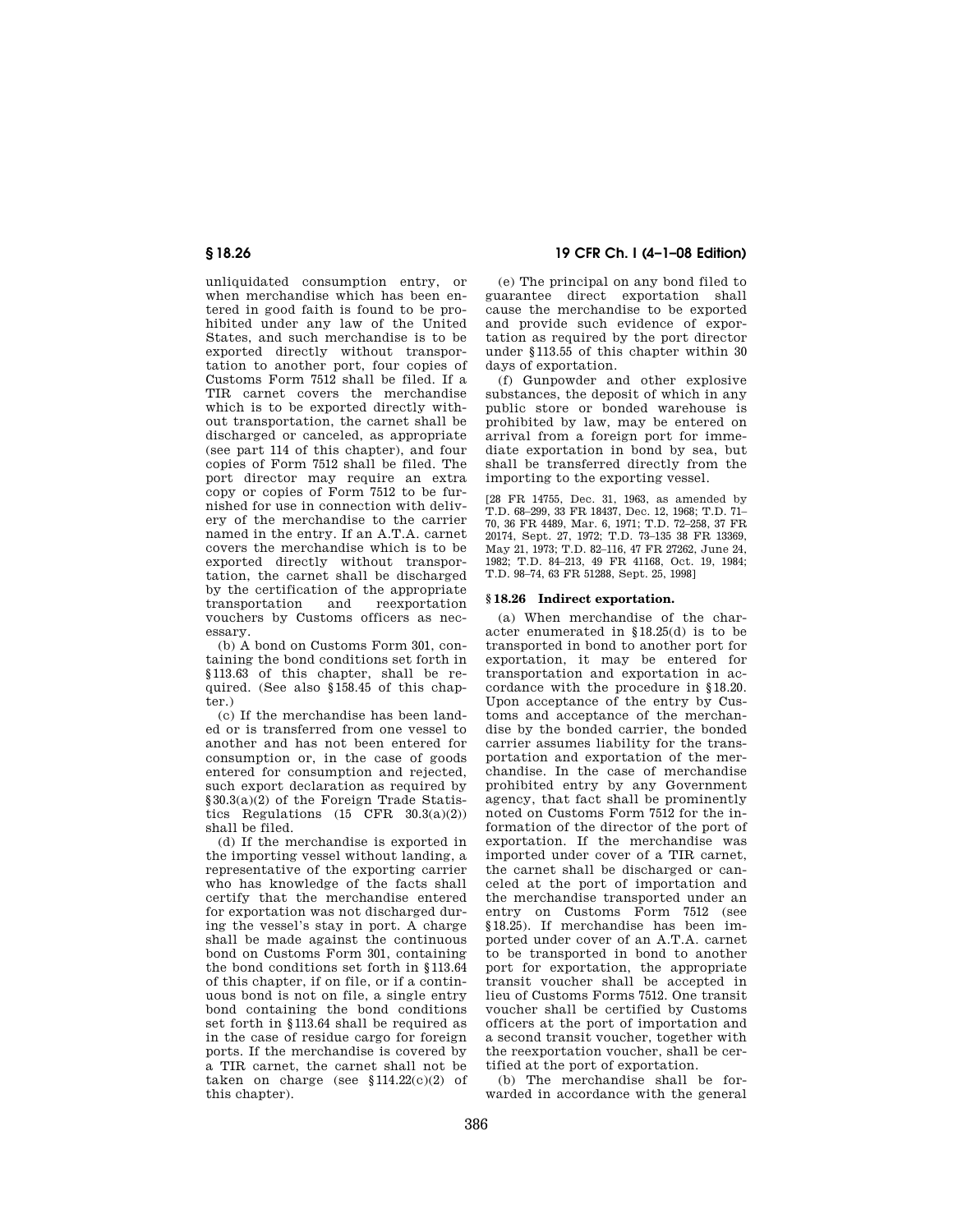provisions for transportation in bond, <sub>.</sub><br>§§ 18.1 through 18.8.

(c) If the merchandise is to be transferred after arrival at the selected port of exportation, the procedure prescribed in §18.3(d) shall be followed. The provisions of §§18.23 and 18.24 shall also be followed in applicable cases.

(d) The bonded carrier shall cause the merchandise to be exported and provide such evidence of exportation as required by the port director under §113.55 of this chapter within 30 days of exportation.

[28 FR 14755, Dec. 31, 1963, as amended by T.D. 71–70, 36 FR 4489, Mar. 6, 1971; T.D. 82– 116, 47 FR 27262, June 24, 1982; T.D. 84–213, 49 FR 41169, Oct. 19, 1984]

# **§ 18.27 Port marks.**

Port marks may be added by authority of the port director and under the supervision of a Customs officer. The original marks and the port marks shall appear in all papers pertaining to the exportation.

# MERCHANDISE TRANSPORTED BY PIPELINE

#### **§ 18.31 Pipeline transportation of bonded merchandise.**

(a) *General.* Merchandise may be transported by pipeline under the procedures in this part, as appropriate and unless otherwise specifically provided for in this section.

(b) *Bill of lading to account for merchandise*. Unless Customs has reasonable cause to suspect fraud, Customs shall accept a bill of lading or equivalent document of receipt issued by the pipeline operator to the shipper and accepted by the consignee to account for the quantity of merchandise transported by pipeline and to maintain the identity of the merchandise.

(c) *Procedures when pipeline is only carrier.* When a pipeline is the only carrier of bonded merchandise and there is no transfer to another carrier, the bill of lading or equivalent document of receipt issued by the pipeline operator to the shipper shall be included with, and made a part of, the Customs in-bond document (see §18.2(b)). If there are no discrepancies between the bill of lading or equivalent document of receipt and the other documents making up the inbond manifest for the merchandise, and provided that Customs has no reasonable cause to suspect fraud, the bill of lading or equivalent document of receipt shall be accepted by Customs at the port of destination or exportation (see §§18.2(d) and 18.7) as establishing the quantity and identity of the merchandise transported. The pipeline operator shall be responsible for any discrepancies, including shortages, irregular deliveries, or nondeliveries at the port of destination or exportation (see §18.8).

(d) *Procedures when there is more than one carrier (i.e., transfer of the merchandise)*—(1) *Pipeline as initial carrier.* When a pipeline is the initial carrier of bonded merchandise and the merchandise is transferred to another conveyance (either a different mode of transportation or a pipeline operated by another operator), the procedures in §18.3 and paragraph (c) of this section shall be followed, except that—

(i) When the merchandise is to be transferred to one conveyance, a copy of the bill of lading or equivalent document issued by the pipeline operator to the shipper shall be delivered to the person in charge of the conveyance for delivery, along with the in-bond document, to the appropriate Customs official at the port of destination or exportation; or

(ii) When the merchandise is to be transferred to more than one conveyance, a copy of the bill of lading or equivalent document issued by the pipeline operator to the shipper shall be delivered to the person in charge of each additional conveyance, along with the two additional copies of the inbond document, for delivery to the appropriate Customs official at the port of destination or exportation.

(2) *Transfer to pipeline from initial carrier other than a pipeline.* When bonded merchandise initially transported by a carrier other than a pipeline is transferred to a pipeline, the procedures in §18.3 and paragraph (c) of this section shall be followed, except that the bill of lading or other equivalent document of receipt issued by the pipeline operator to the shipper shall be delivered, along with the in-bond document, to the appropriate Customs officer at the port of destination or exportation.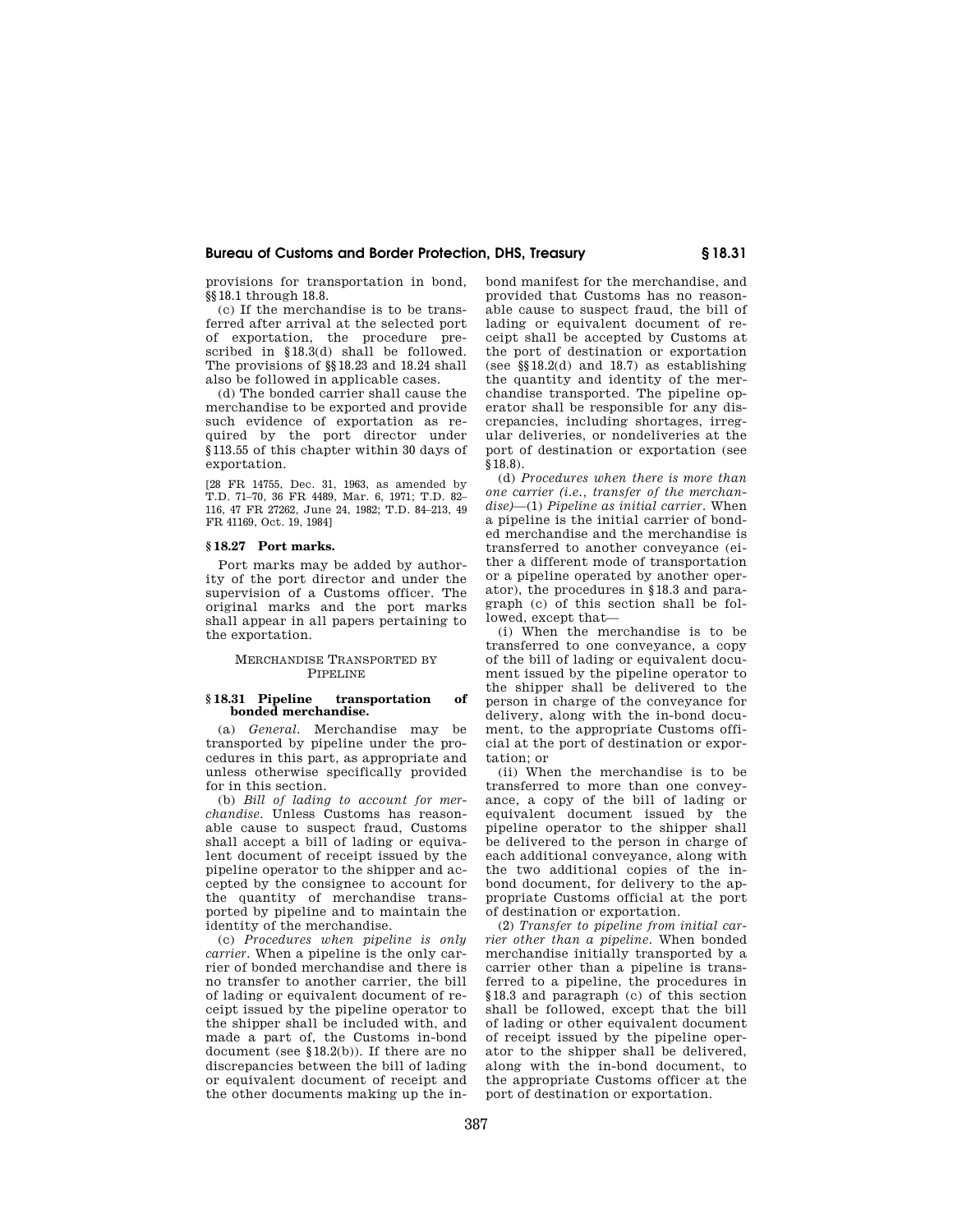(3) *Initial carrier liable for discrepancies.* In the case of either paragraph  $(d)(1)$  or  $(d)(2)$  of this section, the initial carrier shall be responsible for any discrepancies, including shortages, irregular deliveries, or nondeliveries, at the port of destination or exportation (see §18.8).

(e) *Recordkeeping.* The shipper, pipeline operator, and consignee are subject to the recordkeeping requirements in 19 U.S.C. 1508 and 1509, as provided for in part 162 of this chapter.

[T.D. 96–18, 61 FR 6779, Feb. 22, 1996]

MERCHANDISE NOT OTHERWISE SUBJECT TO CUSTOMS CONTROL EXPORTED UNDER COVER OF A TIR CARNET

## **§ 18.41 Applicability.**

The provisions of  $\S 18.41$  through 18.45 apply only to merchandise to be exported under cover of a TIR carnet for the convenience of the U.S. exporter or other party in interest and do not apply to merchandise otherwise required to be transported in bond under the provisions of this chapter. Merchandise to be exported under cover of a TIR carnet for the convenience of the U.S. exporter or other party in interest may be transported with the use of the facilities of either bonded or nonbonded carriers.

[T.D. 71–263, 36 FR 20291, Oct. 20, 1971]

## **§ 18.42 Direct exportation.**

At the port of exportation, the container or road vehicle, the merchandise, and the TIR carnet shall be made available to the port director. Any required export declarations shall be filed in accordance with the applicable regulations of the Bureau of the Census (15 CFR part 30) and the Office of Export Control (15 CFR part 386). The port director shall examine the merchandise to the extent he believes necessary to determine that the carnet has been properly completed and shall verify that the container or road vehicle has the necessary certificate of approval or approval plate intact and is in satisfactory condition. After completion of any required examination and supervision of loading, the port director shall cause the container or road vehicle to be sealed with Customs seals and ascer-

# **§ 18.41 19 CFR Ch. I (4–1–08 Edition)**

tain that the TIR plates are properly affixed and sealed. (See §18.4a.) In the case of heavy or bulky goods moving under cover of a TIR carnet, the port director shall cause a Customs seal or label, as appropriate, to be affixed. He shall also remove two vouchers from the carnet, execute the appropriate counterfoils, and return the carnet to the carrier or agent to accompany the merchandise.

[T.D. 71–70, 36 FR 4489, Mar. 6, 1971]

## **§ 18.43 Indirect exportation.**

(a) When merchandise is to move from one U.S. port to another for actual exportation at the second port, any export declarations required to be validated shall be filed in accordance with the port of origin procedure described in the applicable regulations of the Bureau of the Census and of the Office of Export Control.

(b) The port director shall follow the procedure provided in §18.42 in respect to examination of the merchandise, supervision of loading, sealing or labeling, and affixing of TIR plates. He shall remove one voucher from the carnet, execute the appropriate counterfoil, and return the carnet to the carrier or agent to accompany the container or road vehicle to the port of actual exportation.

(c) At the port of actual exportation, the carnet and the container (or heavy or bulky goods) or road vehicle shall be presented to the port director who shall verify that seals or labels are intact and that there is no evidence of tampering. After verification, the port director shall remove the appropriate voucher from the carnet, execute the counterfoil, and return the carnet to the carrier or agent.

[T.D. 71–70, 36 FR 4489, Mar. 6, 1971]

## **§ 18.44 Abandonment of exportation.**

In the event that exportation is abandoned at any time after merchandise has been placed under cover of a TIR carnet, the carrier or agent shall deliver the carnet to the nearest customs office or to the Customs office at the port of origin for cancellation (see §114.26(c) of this chapter). When the carnet has been canceled, the carrier or